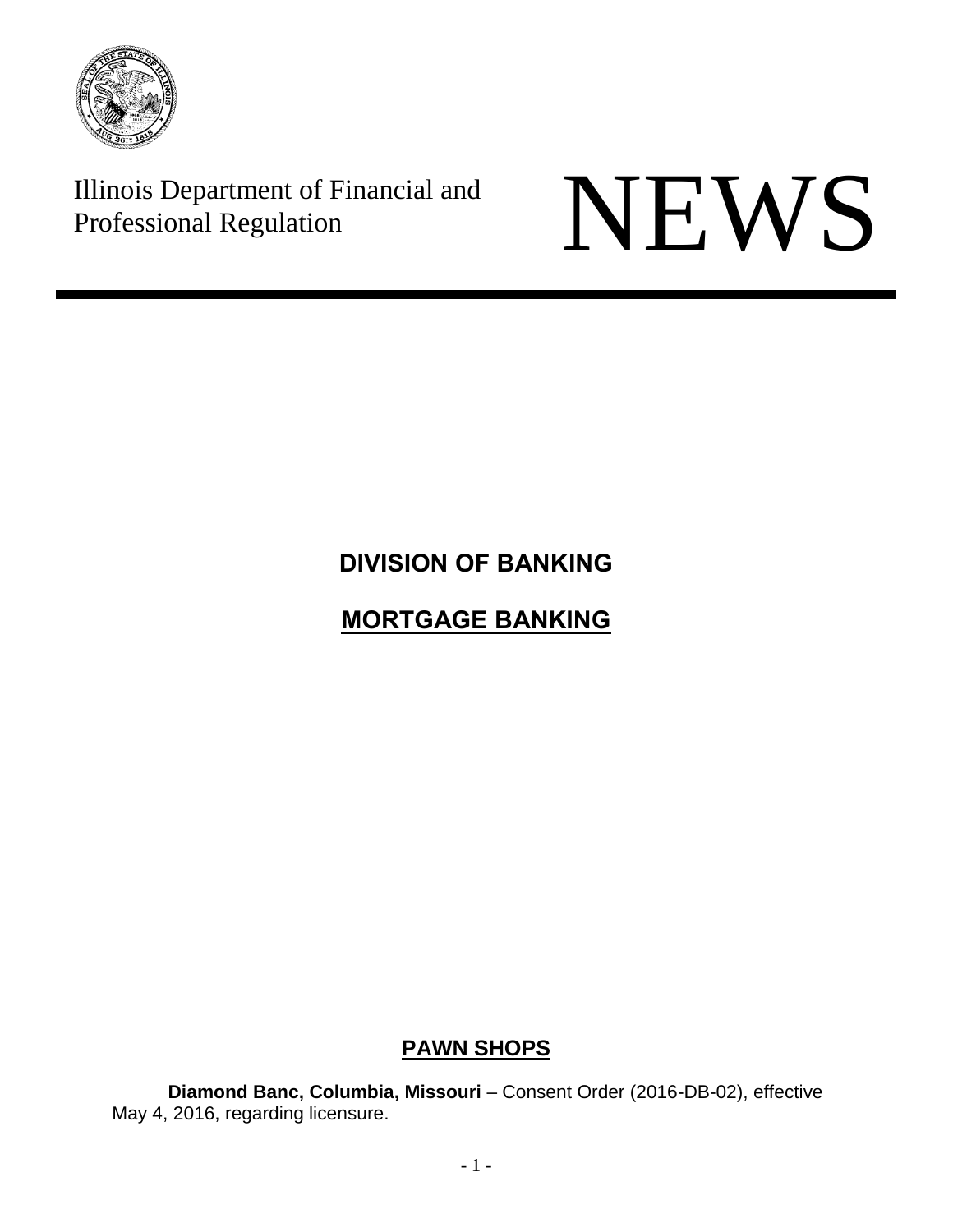# **DIVISION OF FINANCIAL INSTITUTIONS**

#### **CURRENCY EXCHANGE**

**Ashland & Archer Currency Exchange II, LLC, 1556 W. 35th Street, Chicago**  currency exchange license (4180) fined \$1,000 for failure to maintain the statutorily required minimum net worth at time of examination.

**La Sol-Adela, LLC, 1217 Irving Park Road, Bensenville -** currency exchange license (4159) fined \$1,000 for failure to maintain the statutorily required minimum net worth at time of examination.

#### **CONSUMER CREDIT**

**Best Choice 123, 621 Medicine Way, Suite 6, Ukiah, CA** (Consumer Credit license 16 CC 115) – ordered to cease & desist unlicensed practice.

## **DIVISION OF PROFESSIONAL REGULATION**

### **ACCOUNTANT**

**Frank Bujan, Homer Glen** - certified public accountant license (065-022115) indefinitely suspended for violating the Illinois Public Accounting Act.

**Audie Harris, Plainfield** - licensed certified public accountant license (065- 021850) placed on non-reporting probation for three years and fined \$1,000 for unprofessional conduct for failure to complete income tax preparation services for tax year 2013 regarding several tax clients and failure to maintain contact with those clients as to progression toward completion of such tax preparation services for tax year 2013.

**Lawrence Schaefer, Chicago** - licensed certified public accountant license (065-010572) placed in refuse to renew status as result of failing to respond within 30 days of the date of Department's written request for information with respect to allegations related to public accounting practice.

**Frank Bujan, Homer Glen** - licensed certified public accountant license (065- 022115) indefinitely suspended for violating the Illinois Public Accounting Act.

**Audie Harris, Plainfield** - licensed certified public accountant license (065- 021850) placed on non-reporting probation for three years and fined \$1,000 for unprofessional conduct for failure to complete income tax preparation services for tax year 2013 regarding several tax clients and failure to maintain contact with those clients as to progression toward completion of such tax preparation services for tax year 2013.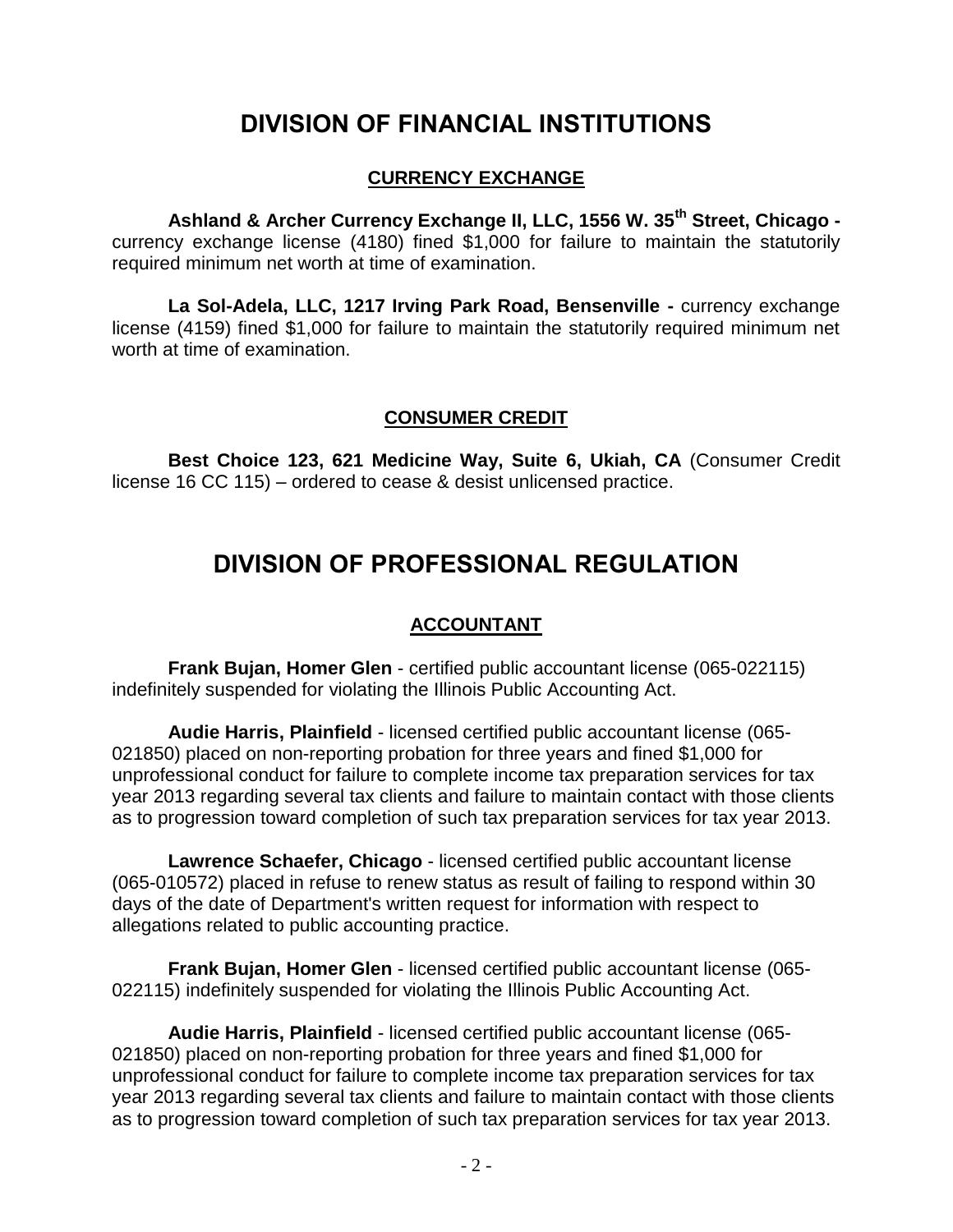**Wendy Huang, Mt. Prospect -** (unlicensed) and **Huang & Associates, Mt. Prospect** - (unlicensed) both ordered to cease and desist the unlicensed practice of accounting.

**Gregory Stoerger, Mattoon** – registered certified public accountant license indefinitely suspended for a minimum of one year due to pleading guilty and being convicted of a criminal felony charge for forgery.

#### **ATHLETIC**

**Lee Holliday, Chicago** - promoter license (002-0163026) placed in refuse to renew status for engaging in unprofessional conduct due to his failure to honor a management agreement with a boxing contestant by fraudulently withholding and keeping the boxer's winning earnings.

#### **BARBER, COSMETOLOGY, ESTHETICS AND NAIL TECHNOLOGY**

**Henry Adams, Shorewood** – barber license (006-061620) and **First Impression Barber Shop, Shorewood –** salon license (189-015418) both reprimanded and fined \$600, owed jointly and severally, based on aiding and assisting the unlicensed practice of barbering.

**Thomas Reed, South Holland** – barber license (006-062762) suspended for being more than 30 days delinquent in the payment of child support.

**Tyron Whittington, Waukegan** - barber license (006-063517) reprimanded and fined \$1,000 after operated a salon without proper Illinois registration, practiced on a non-renewed license and aided and assisted unlicensed practice of one individual.

**Marlen Carvajal, Waukegan** – cosmetologist license (011-251818) and **Nuevo Look**, **Waukegan** – salon license (189-009070) both reprimanded and fined \$250, owed jointly and severally after they aided the unlicensed practice of cosmetology.

**Clyde Cowley, Chicago** - cosmetologist license (011app3464579) issued and place on indefinite probation for a minimum of three years based on a felony conviction and for unprofessional conduct.

**Qiana Jennings Hall, Sauk Village** - cosmetologist license (011-312951) issued with reprimand due to a felony conviction.

**Julie Jones, Charleston** - cosmetologist license (011-313035) issued and placed on probation for two years based on felony conviction and unprofessional conduct.

**Bailee Lyday, Centralia** - cosmetologist license (011-312950) issued with reprimand due to a felony conviction.

**Juan Reyes, Chicago** - cosmetologist license (011-313097) issued on six month non-reporting probation due to a prior criminal conviction.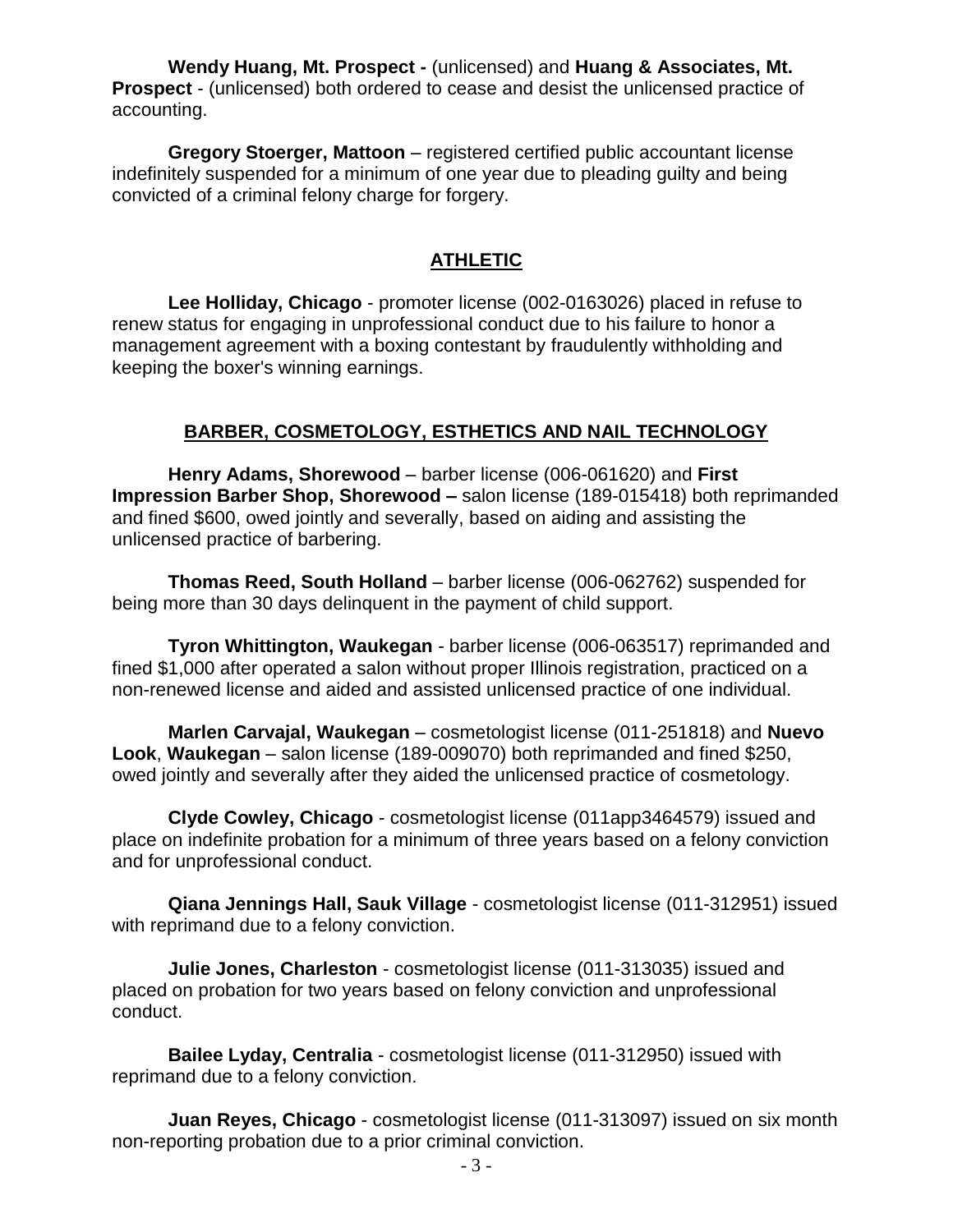**Mimi Sadoon, Chicago** - cosmetologist license (011-281258) reprimanded for failing to comply timely with the terms of probation for a continuing education deficiency.

**Jessica Silva, Hoffman Estates** - cosmetologist license (011-312948) issued and placed on probation for 18 months due to a felony conviction.

**Kittimai Warren, Perrsyville, IN** - cosmetologist license (011-2649000) reprimanded and fined \$500 after practiced on a non-renewed license.

**Jordan Weeks, Yorkville** - cosmetologist license (011-313099) issue with reprimand and fined \$250 after practiced without a license.

**Courtney Sustr, Bolingbrook** - esthetician license (131-3452323) issued with reprimand based upon past criminal activity.

**Deonna Hicks, Chicago** - nail technician license (169-022697) indefinitely suspended and fined \$750 bsed on unprofessional conduct and aiding and assisting unlicensed practice of nail technology.

**Mongdep Tran, North Aurora** - nail technician license (169-026113) issued with reprimand based on unprofessional conduct.

**H & Z, Elgin** - shop license (189-015879) and **Haidan Zhen, Chicago** – nail technician license (169-023688) and **Xiaofen Huang, Chicago -** nail technician license (169-023630) all reprimanded and fined \$500 owed jointly and severally, for operating the salon in an unsanitary manner.

**Perfect Brow Art, Bloomington** - salon license (189-013995) indefinitely suspended and fined \$750 based on aiding and assisting unlicensed practice, unprofessional conduct, and failure to display license as required by law.

**Edward Barefield, Joliet** - (unlicensed) ordered to cease and desist the unlicensed practice of cosmetology.

**Cut It Up, Virden** - (unlicensed) ordered to cease and desist the unlicensed practice as a salon/shop.

**Michael Givens, Joliet** - (unlicensed) ordered to cease and desist the unlicensed practice of cosmetology.

**Glymed Plus, Spanish Fork, UT** - (unlicensed) ordered to cease and desist the unlicensed practice of a salon/shop.

**Addie McKnight, Joliet** - (unlicensed) ordered to cease and desist the unlicensed practice of cosmetology.

**Thao Tran, Robinson** - (unlicensed) ordered to cease and desist the unlicensed practice of cosmetology.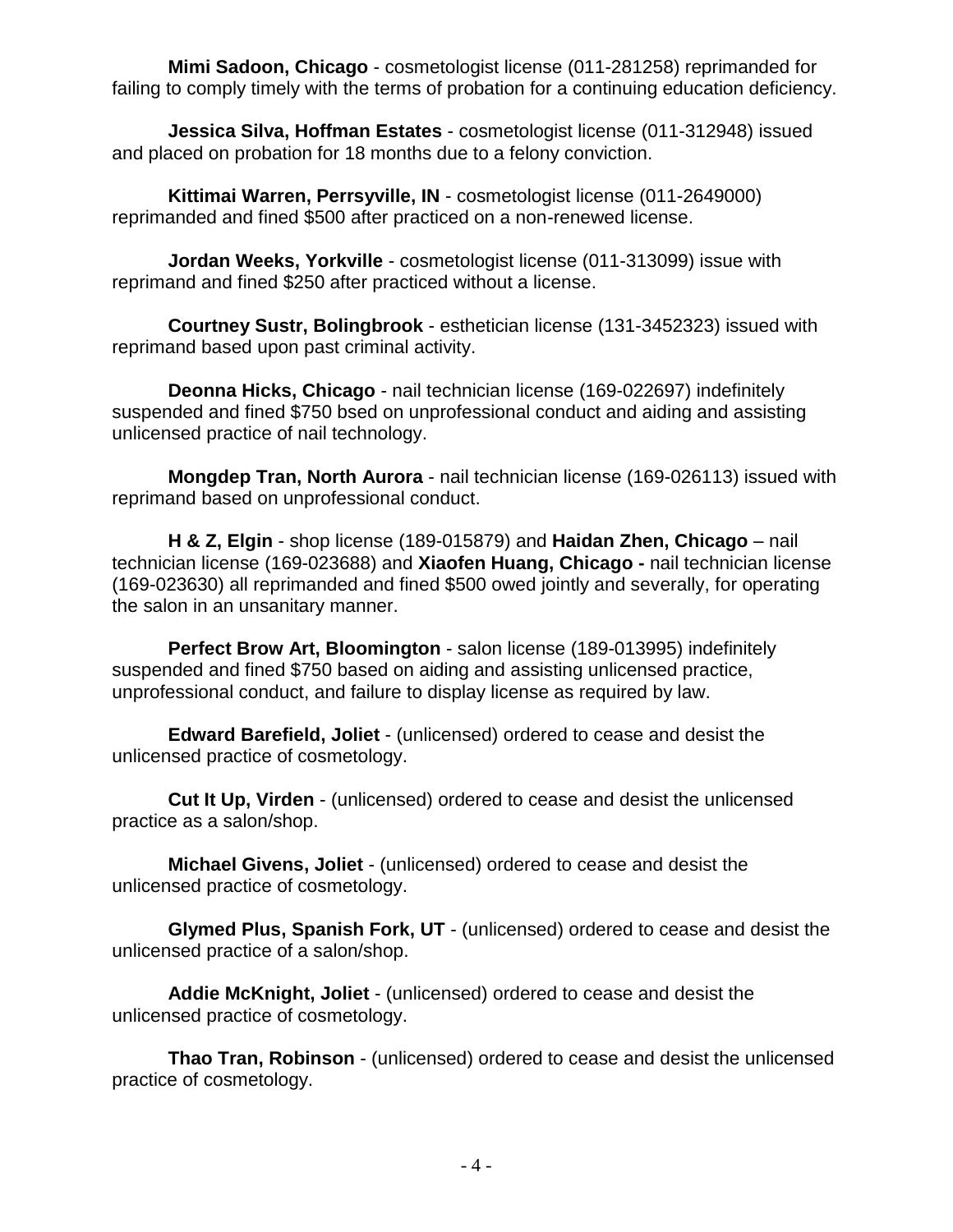**Lourdes Zamorano, Waukegan** - (unlicensed) ordered to cease and desist the unlicensed practice of barbering or cosmetology.

### **DENTAL**

**Jerome Bock, Chicago** - dentist license (019-021432) suspended for failure to file/and pay Illinois state income taxes.

**Edward Chaney, Champaign** - dental license (019-027833) suspended for failure to file and/or pay Illinois state income taxes.

**Robert Demkovich, Palos Hills** - dental license (019-016152) suspended for failure to file and/or pay Illinois state income taxes.

**Ronald Fernbach, Lombard** - dental license (019-013118) suspended for failure to file and/or pay Illinois state income taxes.

**Carl Henley, Naperville** - dental license (019-018806) reprimanded and must complete additional continuing education hours after he failed to properly maintain and monitor records for a patient, which resulted in the overcharge of several dental procedures.

**Neal Jones, Sierra Vista, AZ** - dental license (019-027845) voluntarily, permanently surrendered after exhibited gross or repeated billing irregularities when he and/or his agents collected payments from patients in advance of treatment and failed to complete treatment; that he failed to timely notify the patients and/or responsible parties of Saulk Valley Orthodontics before closing, leaving many in active orthodontic treatment, constituting abandonment of patients; that upon written request, he failed to timely produce dental records; and that his behavior constituted dishonorable, unethical or unprofessional conduct.

**Frances Lynch, Clarendon Hills** - dental license (019-023303) reprimanded after she extracted deciduous teeth b, i, and s, rather than the intended c, h, r, and m for which a minor orthodontic patient was referred.

### **DETECTIVE, ALARM, SECURITY, FINGERPRINT VENDOR AND LOCKSMITH**

The following individuals' permanent employee registration cards were placed in refuse to renew status due to failure to appear for a disciplinary conference: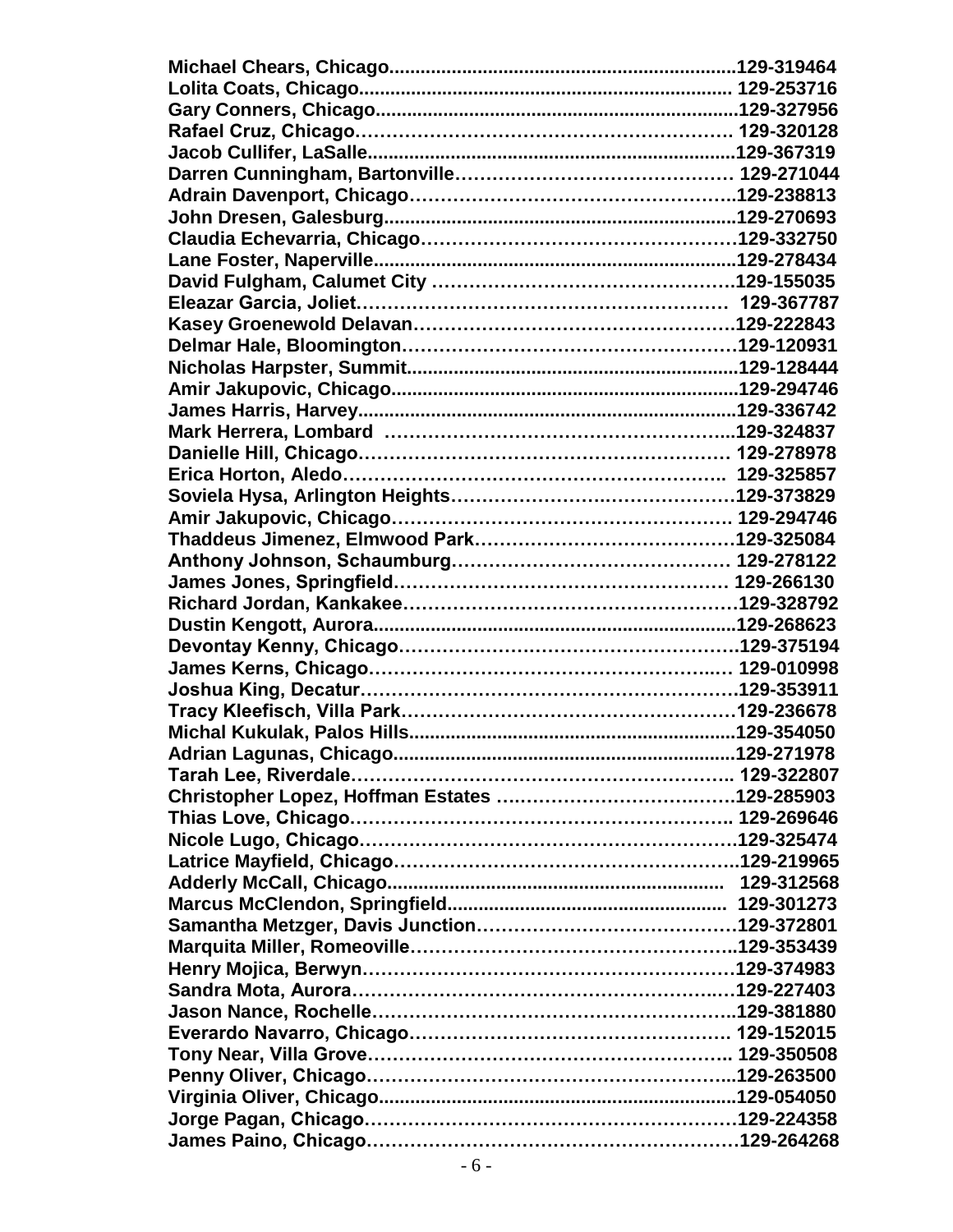**Charles Allen, Aurora** - permanent employee registration card (129-399131) issued and placed on probation for two years due to criminal convictions.

**Kimberly Armstrong, Chicago** - permanent employee registration card (129- 212015) placed on probation for two years due to criminal convictions and failure to report.

**Lionel Armstrong, Bellwood** - permanent employee registration card (129- 367239) issued and placed on probation for one year due to criminal convictions.

**Michael Bonin, Beecher** - permanent employee registration card (129-232160) indefinitely suspended for a minimum of 10 years and fined \$3,000 due to impersonating a U.S. Marshal and his subsequent arrest and failure to report his arrest.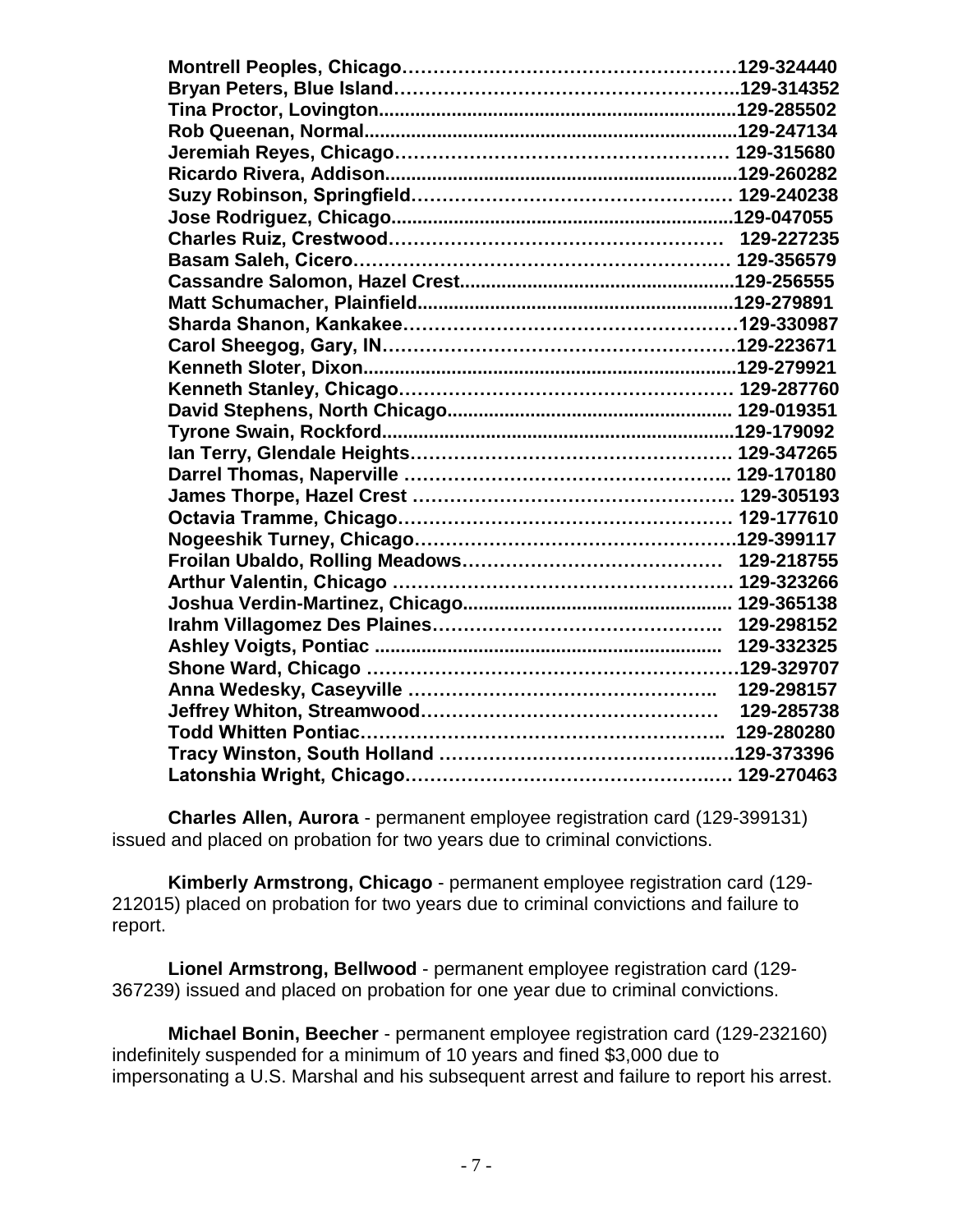**Jamal Booth, Chicago** - permanent employee registration card (129-399133) issued and placed on probation for one year due to criminal convictions and failure to report.

**Quinton Brandy, Dolton** - permanent employee registration card (129-370798) and firearm control card (229-079898) both placed on probation for one year due to discharging weapon while on duty.

**Michael Brown, Sauk Village** - permanent employee registration card (129- 268190) and registered firearm instructor license both placed on probation for 12 months due to failing to notify the Department of an arrest for domestic violence in 2014 and for aggravated assault with a deadly weapon and battery in 2013.

**Michael Canfield, Manteno** - permanent employee registration card (129- 361842) placed on probation for one year due to criminal convictions and failure to report.

**Wayne Carter, Hammond, IN** - permanent employee registration card (129- 399200) issued and placed on probation for two years due to criminal convictions.

**Roosevelt Christian, Glenview** - permanent employee registration card (129- 323941) reprimanded due to failure to report criminal conviction.

**Torrey Cross, Phoenix** - permanent employee registration card (129-3564889) issued and placed on probation for three years due to criminal convictions.

**Charles Frazier, Chicago** - permanent employee registration card (129-399855) issued with reprimand due to a criminal conviction.

**Joe Gaynor, Minooka** - permanent employee registration card (129-244004) suspended for failure to file and/or pay Illinois state income taxes.

**Carlos Gonzalez, Glendale Heights** - permanent employee registration card 129-333731) restored to probation for one year effective upon payment of fees and filing of forms.

**Aaron Hopper, Homewood** - permanent employee registration card (129- 158749) placed on probation for two years due to criminal convictions and failure to report.

**Keith Jones, Bridgeton, MO** - permanent employee registration card (129- 390972) suspended for being more than 30 days delinquent in the payment of child support.

**Samuel Lewis, Chicago** - permanent employee registration card (129-313129) suspended for being more than 30 days delinquent in the payment of child support.

**Paul Massimb, Elgin** - permanent employee registration card (129-399139) issued and placed on probation for one year due to criminal convictions.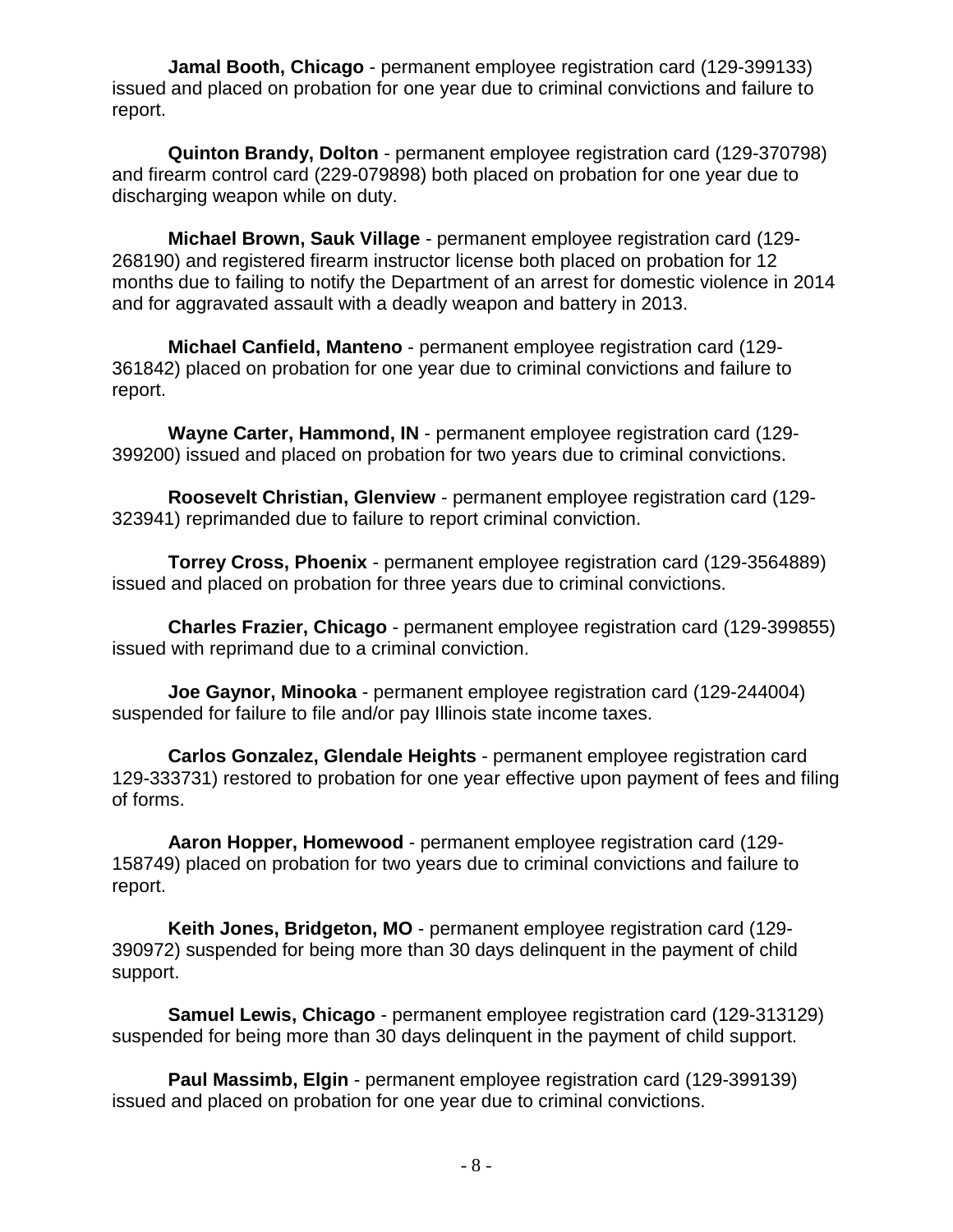**James McIntyre, Calumet Park** - permanent employee registration card (129- 399112) issued and placed on one year probation due to criminal convictions.

**Munira Moosajee, Crest Hill** - permanent employee registration card (129- 376063) reprimanded due to failure to report criminal arrest.

**Wallace Muhammad, Chicago** - permanent employee registration card (129- 399113) issued and placed on probation for four years due to criminal convictions.

**Derrick Ramsey, Chicago** - permanent employee registration card (129- 244203) suspended for being more than 30 days delinquent in the payment of child support.

**John Redmond, Chicago** - permanent employee registration card (129-396620) suspended for being more than 30 days delinquent in the payment of child support.

**Shelly Riley, Chicago** - permanent employee registration card (129-211006) placed on probation for two years due to criminal convictions and failure to report.

**Arthur Sargent, Belleville** - permanent employee registration card (129-364114) placed in refuse to renew status due to failure to report felony convictions.

**Barbara Schroeder, Lombard** - permanent employee registration card (129- 255560) surrendered for a minimum of two years due to criminal convictions.

**Gary Smith, Riverdale** - permanent employee registration card (129-399115) issued and placed on probation for two years due to criminal convictions and failure to report.

**Billy Spencer, Chicago** - permanent employee registration card (129 app399116) issued and placed on probation for two years due to criminal convictions and failure to report.

**Nogeeshik Turney, Chicago** - permanent employee registration card (129- 399117) issued and placed on probation for one year due to criminal convictions and failure to report.

**Lawanda Walker, Chicago** - permanent employee registration card (129 app3558256) issued and placed on probation for one year due to criminal convictions and failure to report.

**John White, Dolton** - permanent employee registration card (129-322370) restored to one year probation effective upon payment of fees and filing of forms.

**Lavell Young, Chicago** - permanent employee registration card (129-342534) placed on probation for two years due to criminal convictions.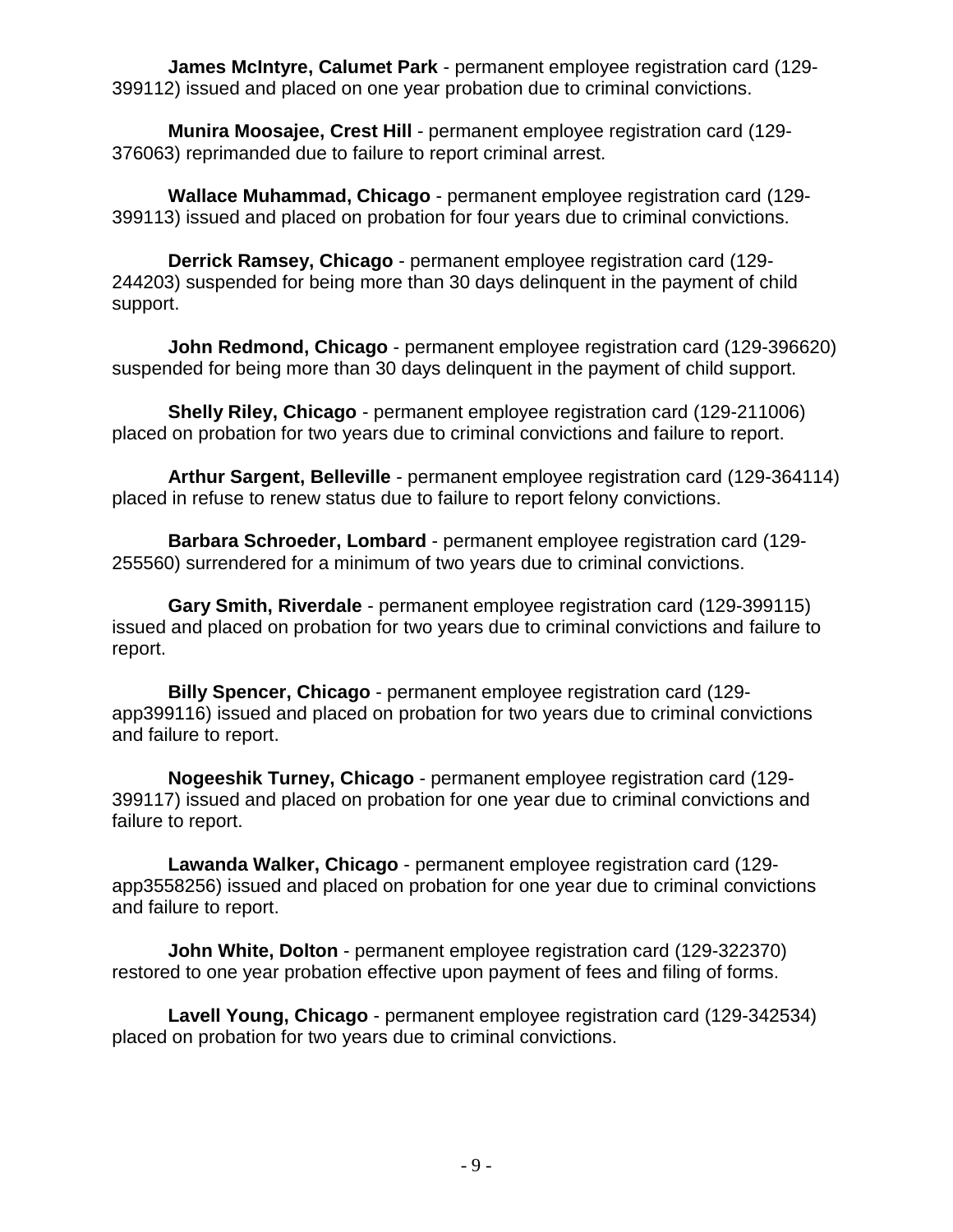#### **ENGINEERING**

**Michael Buescher, Belleville** - professional engineer license (062-058975) fined \$750 for failing to provide sufficient proof of completion for all 30 of the required continuing education hours for the 2009-2011 reporting period.

**Dean Kiesling, Arlington Heights** - professional engineer license (062-032957) fined \$750 for failing to provide sufficient proof of completion for all 30 of the required continuing education hours for the 2009-2011 reporting period.

**Eugene Mojekwu, Frankfort** - structural engineer license (081-005180) suspended for failure to file and/or pay Illinois state income taxes.

**Patrick Ready, Dubuque, IA** - professional engineer license (062-054339) fined \$750 for failing to provide sufficient proof of completion for all 30 of the required continuing education hours for the 2009-2011 reporting period.

**Ross Sweeny, Niles** - professional engineer license (062-042753) fined \$750 for failing to provide sufficient proof of completion for all 30 of the required continuing education hours for the 2009-2011 reporting period.

**Eugene Mojekwu, Frankfort** - structural engineer license (081-005180) suspended for failure to file and/or pay Illinois state income taxes.

**McDonough Associates, Chicago** - professional design firm license (184- 000181) placed in refuse to renew status as a result of professional misconduct involving the overbilling of services with the City of Chicago and Cook County.

**Charles Miller, Philadelphia, PA** - (Unlicensed) ordered to cease and desist unlicensed practice of structural engineering.

#### **FUNERAL DIRECTOR AND EMBALMING**

**Carrie Johnson, Bellwood** - funeral director and embalmer license (034- 014918) reprimanded and fined \$1,500 after failed to file a death certificate in a timely manner and briefly practiced on a non-renewed license.

**Irina Kushnerova, Waukegan** - funeral director and embalmer license (034- 015754) suspended for 30 months and fined \$10,000 based on allegations of untrustworthiness in funeral practice, unprofessional conduct, and knowingly making false statements to induce others in the course of professional services.

#### **MASSAGE THERAPIST**

**Qian Tang, Highland Park** - massage therapist license (227-012340) revoked as result of pleading and being convicted of a criminal misdemeanor prostitution charge directly related to massage therapy practice.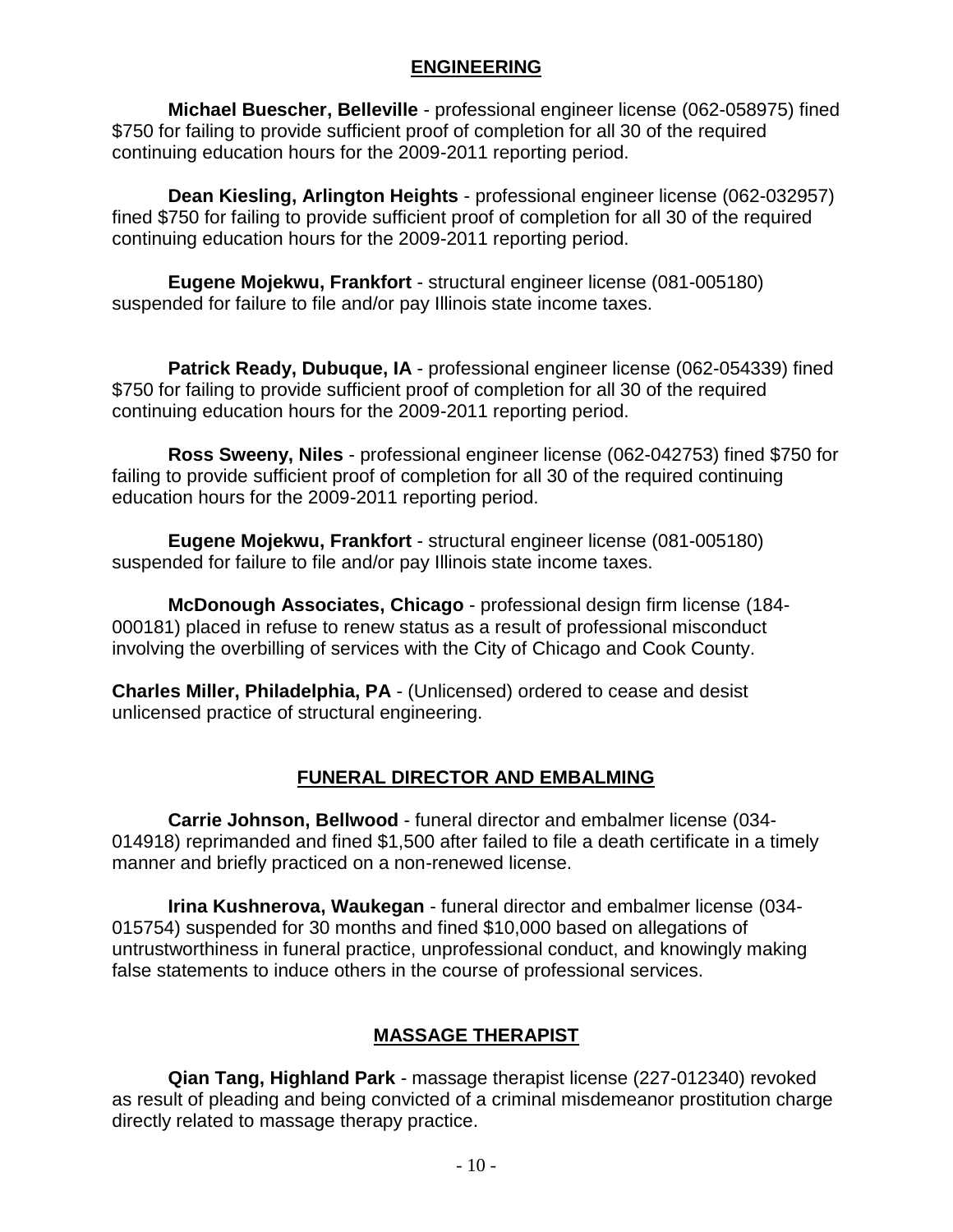**Patrick Williams, Calumet City** - massage therapist license (227-011510) placed in refuse to renew status as a result of being convicted in July 2014, of a criminal felony charge for Aggravated Unlawful use of a Weapon.

**Li Huang, Crystal Lake** - (unlicensed) ordered to cease and desist the unlicensed practice of massage therapy.

**Mike Kramer, LaGrange** - (unlicensed) ordered to cease and desist the unlicensed practice as a roofing contractor.

#### **MEDICAL**

**Jorge Aldrete, Santa Rosa Beach, FL** - physician and surgeon license (036- 074774) reprimanded due to a sister-state discipline in Texas.

**Russell Coulter, Sparta** - physician and surgeon license (036-064147) reprimanded and fined \$1,000 after information came to the Department's attention indicating that Respondent settled a lawsuit related to failure to timely diagnose bladder cancer.

**Joseph Couri, Peoria** - physician and surgeon license (036-063013) placed on indefinite probation and fined \$5,000 and controlled substance license (336-027549) suspended for 30 days for failing to properly prescribe controlled substance medications to several patients of his practice.

**Narendra Dabhade, Franklin Park** - physician and surgeon license (036- 041510) reprimanded and fined \$500 after failed to follow up and order further workup as recommended by a radiologist; Dr. Dabhade has enacted procedures to prevent this failure from recurring.

**Michael Do, Columbus, MS** - physician and surgeon license (036-101472) voluntarily relinquished after failed to report on a renewal application that he had a disease or condition that impairs or impaired his ability to perform the essential function of his profession, including any disease or condition generally regarded as chronic by the medical community.

**Hector Flores-Arroyo, Chicago** - physician and surgeon license (036-090820) and controlled substance license (336-052430) both temporarily suspended based on unprofessional conduct and aiding and abetting unlicensed practice of medicine

**Gregg Gaylord, Milwaukee, WI** - physician and surgeon license (036-095282) reprimanded due to sister-state discipline in Wisconsin.

**Ronald Gonzales, Chicago** – physician and surgeon license (036-099088) placed on indefinite probation for a minimum of two years for failure to properly document and account for controlled substance medications in his practice.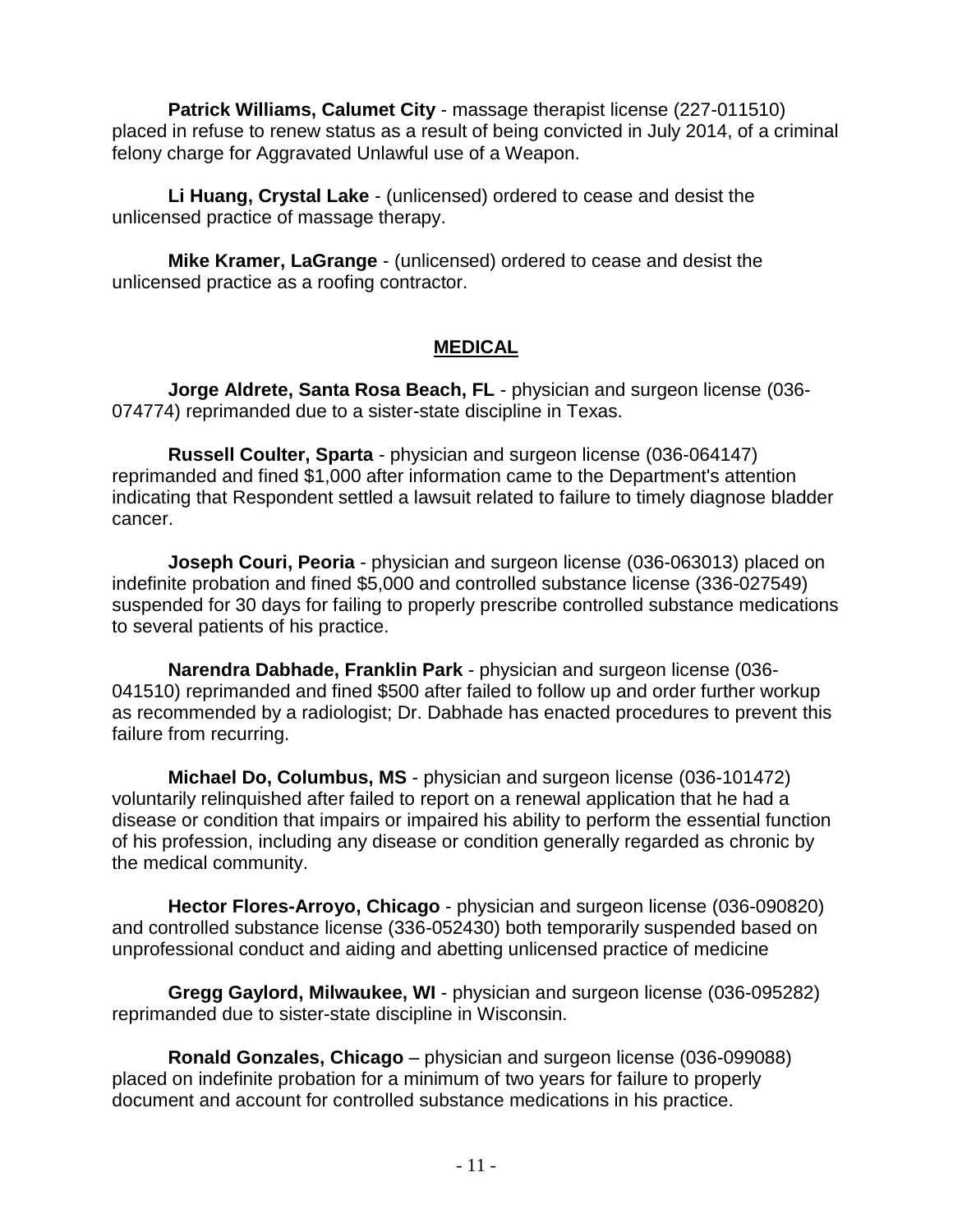**Vikram Gunnala, Ellicott City, MD** - physician and surgeon license (036- 111820) reprimanded to reflect a reprimand imposed by the Medical Examining Board of the State of Wisconsin on his license to practice medicine in Wisconsin.

**Mary Hanessian, Burbank** - physician and surgeon license (036-121651) reprimanded and fined \$500 for failing to report termination from employment at Wellsprings Resources.

**Mohammed Jendi, Carbondale** - physician and surgeon license (036-1036637) suspended for 30 days, followed by indefinite probation for a minimum of three years for engaging in a boundary violation with a coworker that was also a former patient.

**Eias Jweied, Oak Lawn** - physician and surgeon license (036-100901) reprimanded based on a sister-state discipline in the state of Wisconsin.

**Scott Lowry, Peotone** - physician and surgeon license (036-0062578) and controlled substance license (336-027099) temporarily suspended based on unprofessional conduct and violation of state and federal laws or regulations relating to controlled substances.

**Harbans Mavi, Mt. Prospect -** physician and surgeon license (036083443) reprimanded with continuing education conditions and fined \$10,000 after failed to timely transfer a nursing home patient to a hospital.

**John McKeown, Tinley Park** - physician and surgeon license (036-046718) indefinitely suspended due to a sister-state discipline in the state of Kentucky.

**Gerald Mingolelli, Oak Forest** - physician and surgeon license (036-085438) indefinitely suspended for engaging in excessive performance of the procedures in his private practice.

**Yvon Nazon, Chicago** - physician and surgeon license (036-043701) automatically, indefinitely suspended for a minimum of 12 months for violating the terms and conditions of his Department Probation.

**Daniel O'Connor, Brookfield** - physician and surgeon license (036-131603) reprimanded based on a sister-state discipline in the state of Wisconsin.

**Emmanuel Paintsil, Burr Ridge** - physician and surgeon license (036081269) reprimanded with coursework and fined \$2,500 for unprofessional conduct.

**Vinay Rawlan, Chicago** - physician and surgeon license (036129223) indefinitely suspended for unprofessional conduct.

**Caleb Stalls, Chicago** - accept withdrawal of application for physician and surgeon license (036app3546151) after receipt of a written Notice of Intent to Deny License.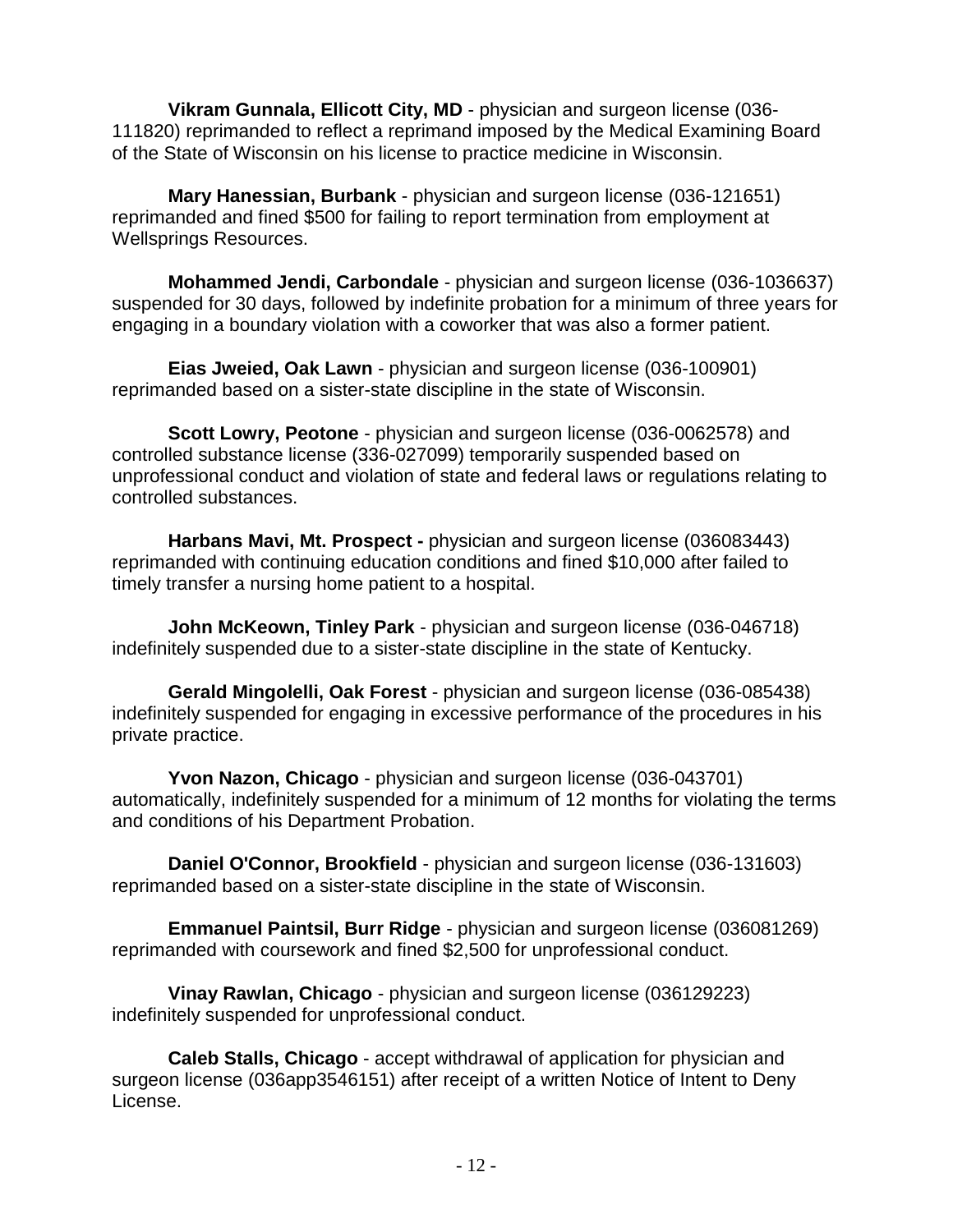**Ernest Sutton, Export, PA** - physician and surgeon license (036-053364) reprimanded based on sister-state discipline in the state of Virginia.

**Derrick Tartt, Miami Gardens, FL** - physician and surgeon license (036- 083803) placed in refuse to renew status because he may be suffering from a disability which results in the inability to practice.

**Jeremiah Tyson, Stamford, CT** - physician and surgeon license (036-141003) issued with reprimand with conditions for having a history of disciplinary actions while in the Residency Program at St. Vincent Medical Center, New York.

**Jeffrey Glaus, Naperville** - chiropractor license (038-010500) suspended for failure to file and/or pay Illinois state income taxes.

**Richard Lohr, Decatur** - chiropractor license reprimanded (038-005919) with conditions and fined \$5,000 for unprofessional conduct.

**Jeff Winterheimer, Wheaton** - chiropractor license (038-007399) was reprimanded, fined \$2,000 and ordered to take and pass EBAS Examination for issuing improper advertisements to the public.

**Wioletta Borecka-Kolcan, Lake Forest** - (unlicensed) ordered to cease and desist the unlicensed practice of medicine and assessed a \$2,500 civil penalty.

**Juanita Santillan, Chicago** - (unlicensed) ordered to cease and desist the unlicensed practice of medicine and assessed a \$2,500 civil penalty.

**Kathi Shepherd, Chicago** - (unlicensed) ordered to cease and desist the unlicensed practice of medicine and assessed a \$10,000 civil penalty.

#### **NURSING**

**James Ademiju, Dolton** - registered nurse license (041-02273) indefinitely suspended for conviction of criminal health care fraud which is a criminal health care fraud offense.

**Gale Arrieta, Harrison, AR** - registered nurse license (041-177046) voluntarily permanently surrendered based on mental and physician inability to practice with reasonable judgment, skill and safety, and due to a termination while working in Illinois for diverting controlled substances, having a positive test result with a very high level of opiods, failure to self-report addiction and the termination.

**Renee Badgley, Belleville** - registered nurse license (041-270730) was reprimanded, fined \$1,000 and must complete additional 10 hours of CE for forging her doctor's signature to extend her FLMA leave.

**Jennifer Benton, Wheaton** - registered nurse license (041-380884) placed in refuse to renew status after his California nurse license was disciplined for driving while intoxicated and testing positive for prescription medication: Benzodiazeprines, Carisoprodol, Lorazeparm, Oxycodone, and Meprobamate.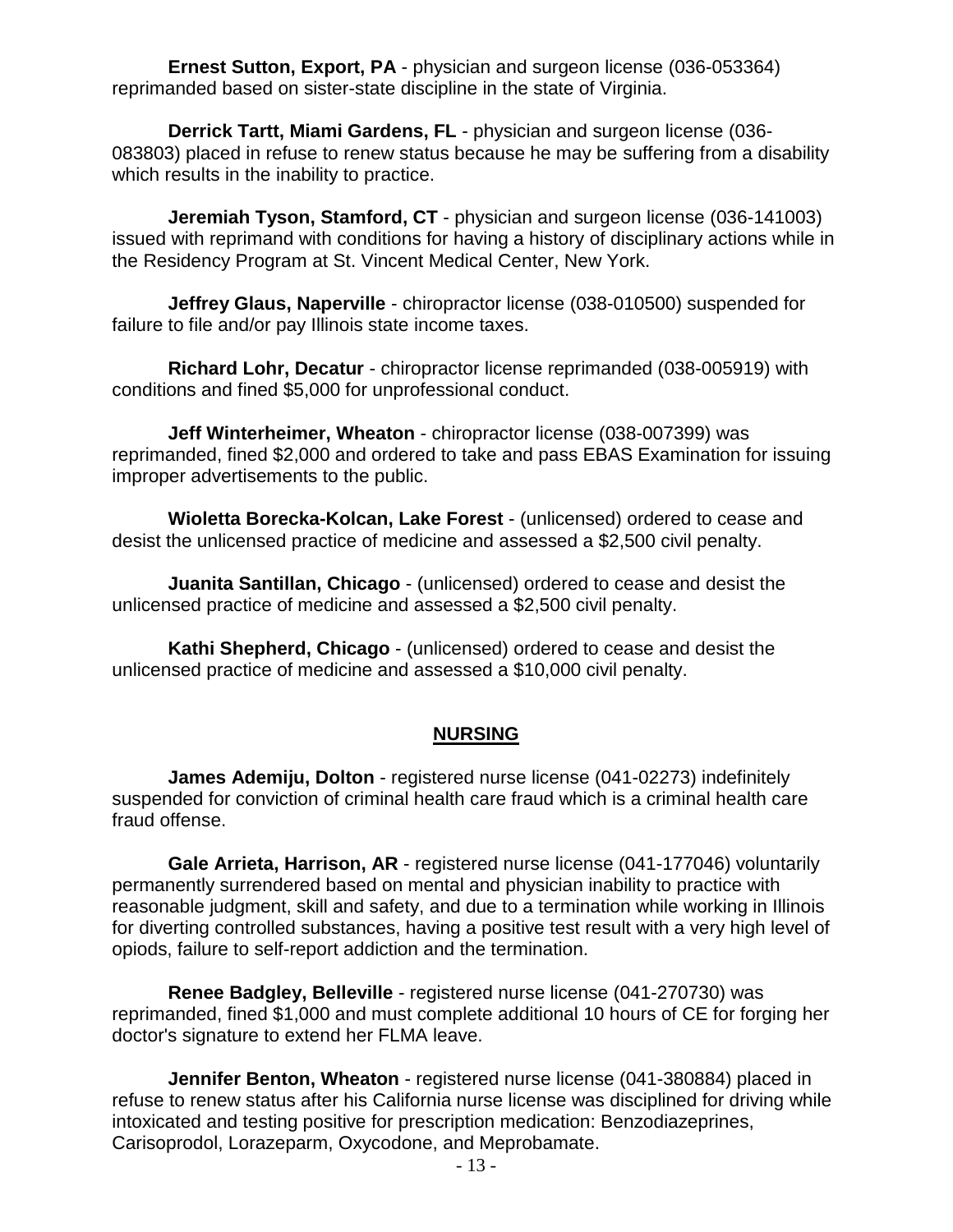**Cindy Bingham, Belleville** - registered nurse license (041-300747) suspended for 90 days, followed by being placed on probation with work restrictions for 18 months after an IDPH survey found incidences of substandard quality of care of residents, failure to evaluate the effectiveness of resident care plans, failure to delegate tasks to competent licensees, failure to advocate for patients, failure to have policies in place for isolation, perineal and rectal care, resulting in a resident population with a 25% infection rate including MRSA, E-Coli, C-Diff, urinary tract infections, pneumonia and herpes.

**Natalie Bonk, Oak Forest** - registered nurse license (041-267413) placed on indefinite probation with work restrictions for a minimum of two years after a positive drug screen randomly conducted by her employer.

**Kimberly Burgans, Lowell, IN** - registered nurse license (041-368195) placed in refuse to renew status after her Colorado nursing license was suspended due to drug diversion and failing a drug screen on January 15, 2016 at Summit Medical Center in Frisco, Colorado.

**Alicia Citari, Downers Grove** - registered nurse license (041-272887) suspended for failure to file and/or pay Illinois state income taxes.

**Jovita Fuentes, Skokie** - registered nurse license (041-188955) suspended for failure to file and/or pay Illinois state income taxes.

**Nicole Hayes, Grayslake** - registered nurse license (041-356156) placed on indefinite probation with work restrictions for a minimum of three years after on May 28, 2015, plead guilty to a Misdemeanor reckless driving conviction.

**Julia Helman, San Diego, CA** - Respondent (041-390724) self-reported a sisterstate discipline on her state of California registered nurse license. The issue did not involve the practice of nursing.

**Laverne Houston, Chicago** - registered nurse license (041-424588) reprimanded with CE conditions after falsifying employment records.

**Amy Itschner, Peoria** - registered nurse license (041-385816) placed on indefinite probation with work restrictions for a minimum of three years after she allegedly diverted drugs.

**Karen Johnson, Glen Ellyn** - registered nurse license (041-182093) permanently revoked due to conviction of a criminal battery against a minor in the course of patient care or treatment.

**Cynthia Justice, Eldorado** - registered nurse license (041-255794) reprimanded and fined \$500 due to a sister-state discipline in the state of Kentucky for failure to submit an adequate sample for a "for-cause" drug screen.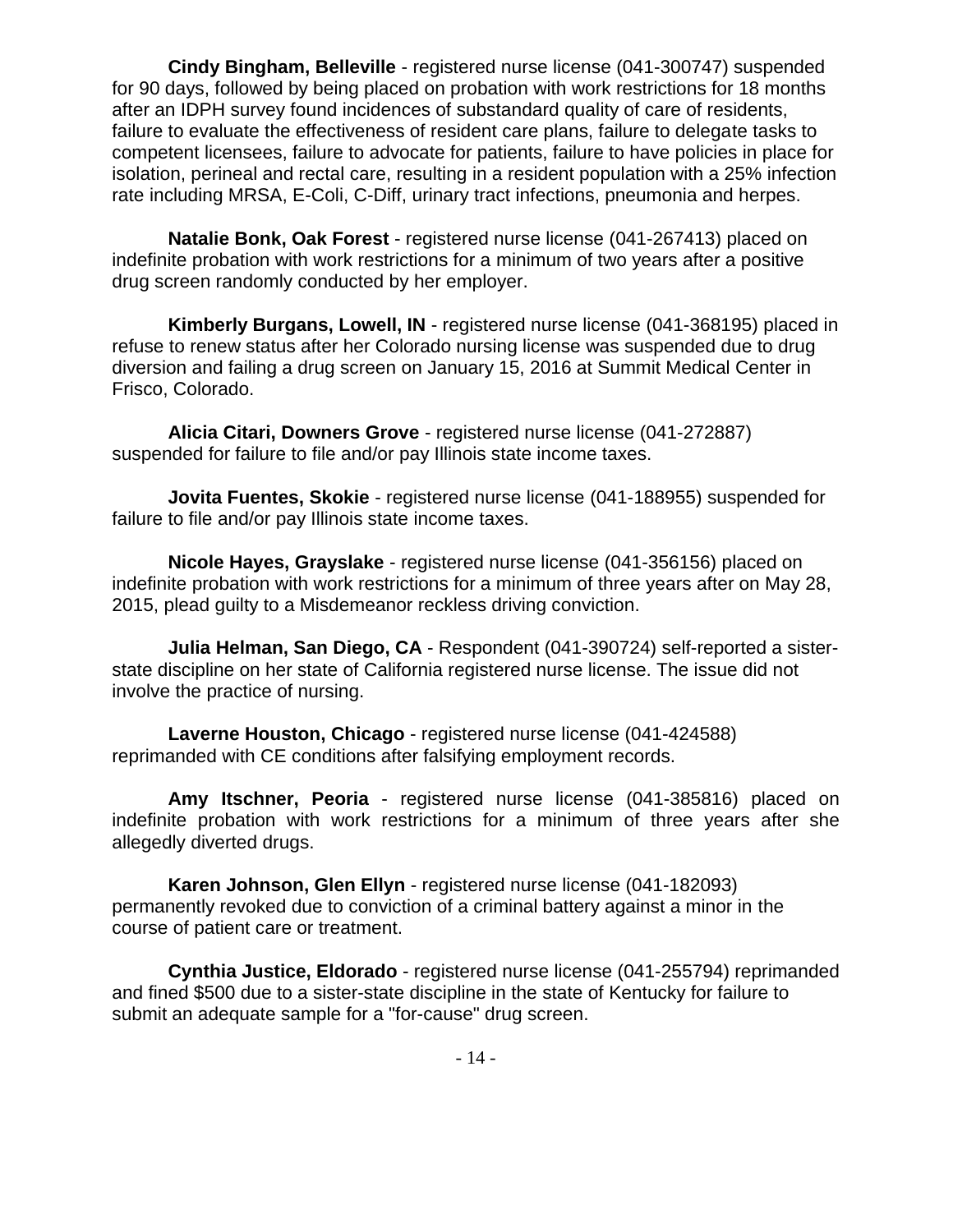**Andrea Kirsch, Hazelwood, MO** - registered nurse license (041-189274) reprimanded due to a sister-state discipline on her State of Missouri registered nurse license - failure to maintain appropriate boundaries - received medication and food stamps from a patient.

**Teresa Lax, Davenport, IA** - registered nurse license (041-441561) issued with reprimand due to a sister-state discipline.

**Carla Lindsey, Richardson, TX** - registered nurse license (041-373772) renewed with reprimand due to a sister-state discipline in Texas.

**Angela Michals, Wonder Lake** - registered nurse license (041-314792) placed on indefinite probation for a minimum of two years for diversion of controlled substances from a facility in the state of Illinois.

**Yolana Ochoa, Weslaco, TX** - registered nurse license (041-208612) fined \$250 due to a sister-state discipline on her Texas registered nurse license after practiced in Texas on a non-renewed license from approximately January 2012 to January 2014.

**Ellen Pahoulis, St. Louis, MO** - registered nurse license (041-183708) reprimanded due to a sister-state discipline.

**Michael Palmo, Galena** - registered nurse license (041-391445) placed in refuse to renew status due to having his Alabama nursing license reprimanded due to failure to disclose prior discipline on Respondent's application.

**Margo Parks, Murphysboro** - registered nurse license (041-379613) automatically, indefinitely suspended for a minimum of 12 months for a violation of the terms or conditions of a Consent Order.

**Holly Pellerin, Stafford, VA** - registered nurse license (041-238817) placed in refuse to renew status for a sister-state discipline related to prescription fraud.

**Cheryl Poats, Elma, WA** - registered nurse license (041-163699) placed in refuse to renew status for a sister-state discipline from the Board of Nursing in the state of Washington.

**Tshimanga Samandu, Denver, CO** - registered nurse license (041-285798) placed in refuse to renew status after his Indiana registered nurse license was indefinitely suspended for 12 months due to a failure to provide patients with medication.

**Amelia Schultz, West Dundee** - registered nurse license (041-311952) placed in refuse to renew status after she relinquished her Kentucky nurse license due to testing positive for cannabis.

**Alicia Smith, Bloomington** - registered nurse license (041-326589) placed on indefinite probation for a minimum of six months after she was convicted of two DUIs.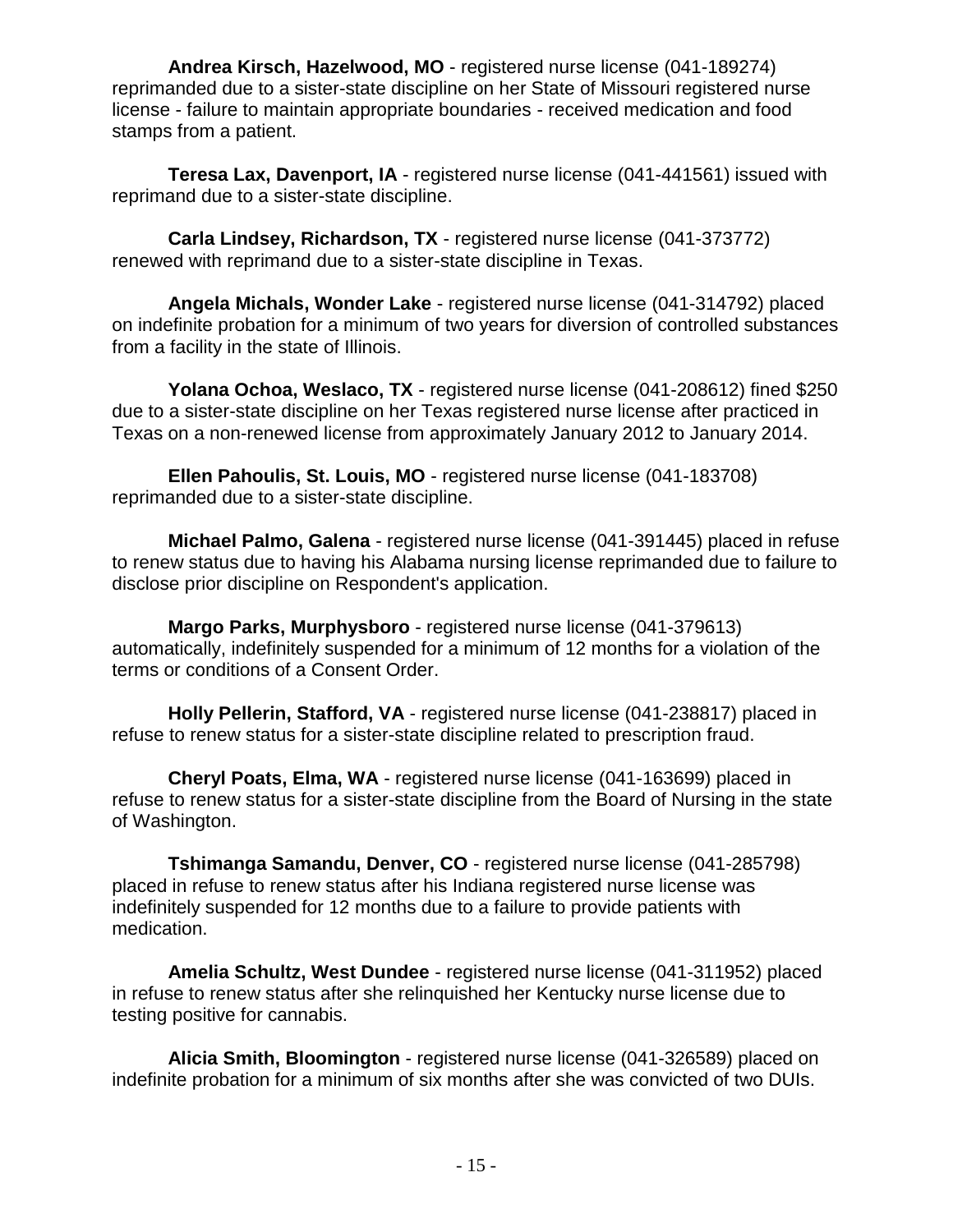**Bobbie Stallings, Williamson, GA** - registered nurse license (041-390021) reprimanded for practicing on an expired licensed for approximately two weeks.

**Lynnette Stevens, Ellenwood, GA** - registered nurse license (041-425341) indefinitely suspended for a minimum of six months for a sister-state discipline.

**Lashelle Sutton, Phoenix** - registered nurse license (041-321594) placed in refuse to renew status after her Texas nurse license was disciplined by the Texas Board of Nursing.

**Erica Towell, Edwardsville** - registered nurse (041-369703) reprimanded with continuing education conditions after failing to maintain records of drug administration and waste.

**Cynthia Zipp, Denver, CO** - registered nurse license (041-363980) placed in refuse to renew status due to her Pennsylvania registered nurse license being disciplined due to a prior Colorado Board of Nursing discipline on her nurse practitioner license.

**Caroline Adkins, Paxton** - licensed practice nurse license (043-090406) placed on indefinite probation for a minimum of three years after she was convicted of driving under the influence on four occasions.

**Monica Baker, Hampton, AL** - licensed practical nurse license (043-088943) placed in refuse to renew status after her Alabama licensed practical nurse license was reprimanded due to exhibiting inappropriate behavior while employed at Cullman Health and Rehab Center in Vinemont, Alabama.

**Sherie Corbishey, Calai, ME** - licensed practical nurse license (043-071267) placed in refuse to renew status after her Delaware license was disciplined due to drug diversion.

**Stephanie Dell, Pearl** - licensed practical nurse license (043-112166) indefinitely suspended for a minimum of six months for a felony conviction, re: possession of methamphetamines.

**Wazee Gaji, Homewood** - licensed practical nurse license (043-101718) suspended for failure to file and/or pay Illinois state income taxes.

**Brenda Horn, Shipman** - licensed practical nurse license (043-100192) indefinitely suspended for a minimum of six months after she entered an Alford Plea to a charge of unlawful production of cannabis, a Class 3 Felony.

**Angela Neal, Hamilton** - licensed practical nurse license (043-122536) issued with reprimand based on a 2014 Iowa discipline.

**Anissa Reynolds, Park Forest** - licensed practical nurse license (043-101611) placed on indefinite probation for a minimum of six months for a DUI.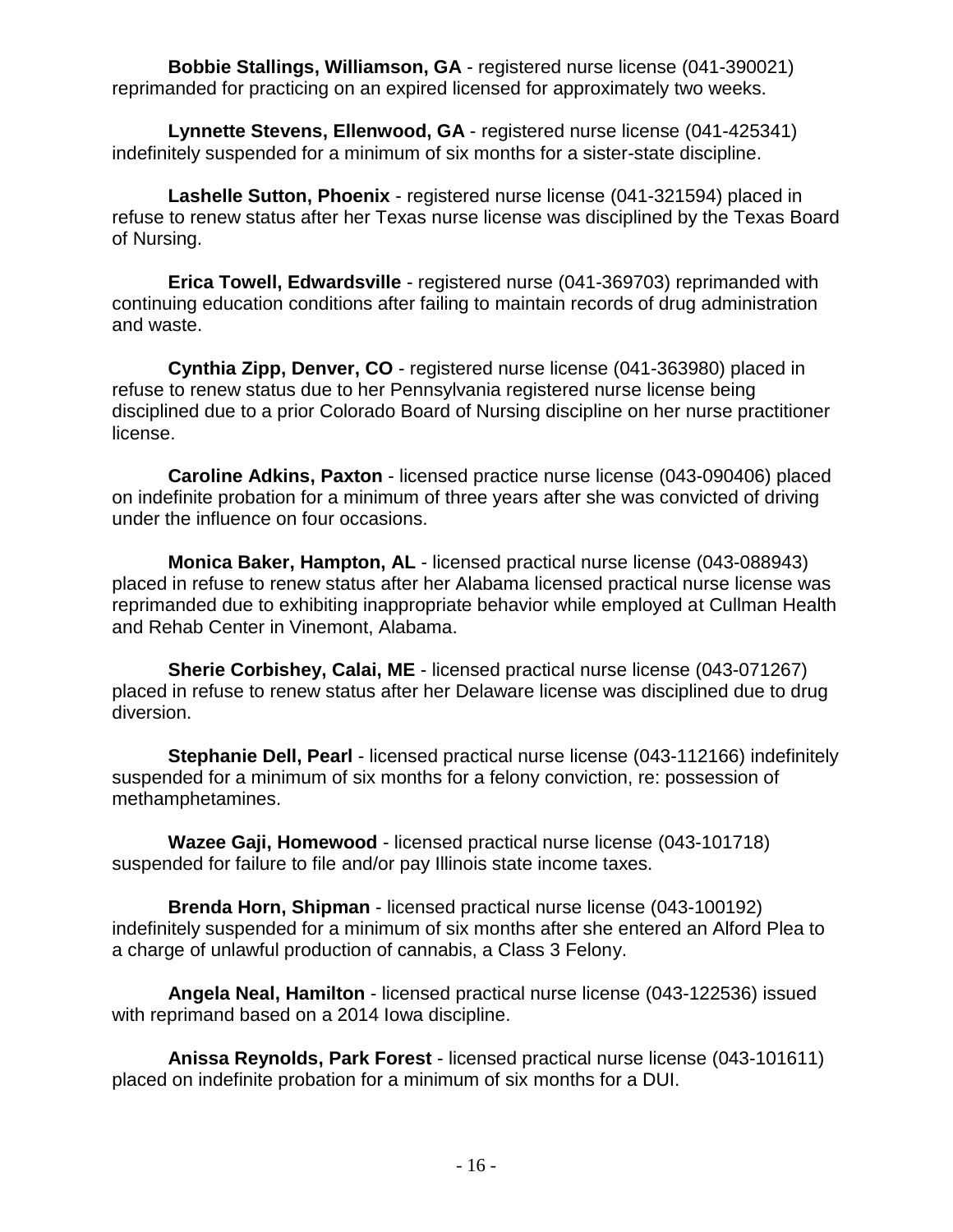**Brian Spiese, Kankakee** - licensed practical nurse license (043-073480) reprimanded and fined \$375 for failing to complete the required continuing education courses in a timely manner.

#### **NURSING HOME**

**Judy Ickes, Orangeville** - nursing home administrator license (044-005208) placed in refuse to renew status as a result of an IDPH survey dated September 19, 2014 deficiencies were found at Lena Living Center, Lena, IL. The survey revealed that Respondent failed to protect residents against theft and no investigation was conducted, thereby exhibiting unprofessional conduct.

**Mary Scharlemann, Centralia** - nursing home administrator license (044- 006092) reprimanded after an Illinois Department of Public Health survey dated March 5, 2013 at Shawnee Christian Nursing Center in Herrin, Illinois, stating that Respondent failed to properly monitor C-Diff bacterial infections for certain residents.

**John Lindsey, Chicago** - temporary nursing home administrator license (045- 003772) is placed in refuse to renew status as a result of an IDPH survey dated February 24, 2014 deficiencies were found during a ACTS Complaint Investigation conducted on or about February 24, 2014 at Alden Princeton Rehab & Health Center, Chicago, IL.

#### **OPTOMETRY**

**Belinda McIntire, Chicago** - optometrist license (046-010121) suspended for failure to file and/or pay Illinois state income taxes.

**Optometric CE, Inc., Highland, CA** - (unlicensed) registered optometric continuing education sponsor license issued with \$500 fine for failing to notify the Department 30 days in advance of hosting a continuing education event in Illinois.

### **PHARMACY**

**Leila Cuevas, Gilberts** - pharmacy technician license (049-170362) placed on indefinite probation for a minimum of two years as a result of her diversion of approximately 50 pills of Phentermine from her employer.

**Alma Torres, Chicago** - pharmacy technician license (049-133221) placed on probation for two years after she ordered controlled substances without authorization and diverted controlled substances.

**Ana Torres, Chicago** - pharmacy technician license (049-122418) placed on probation for two years after she ordered controlled substances without authorization and diverted controlled substances.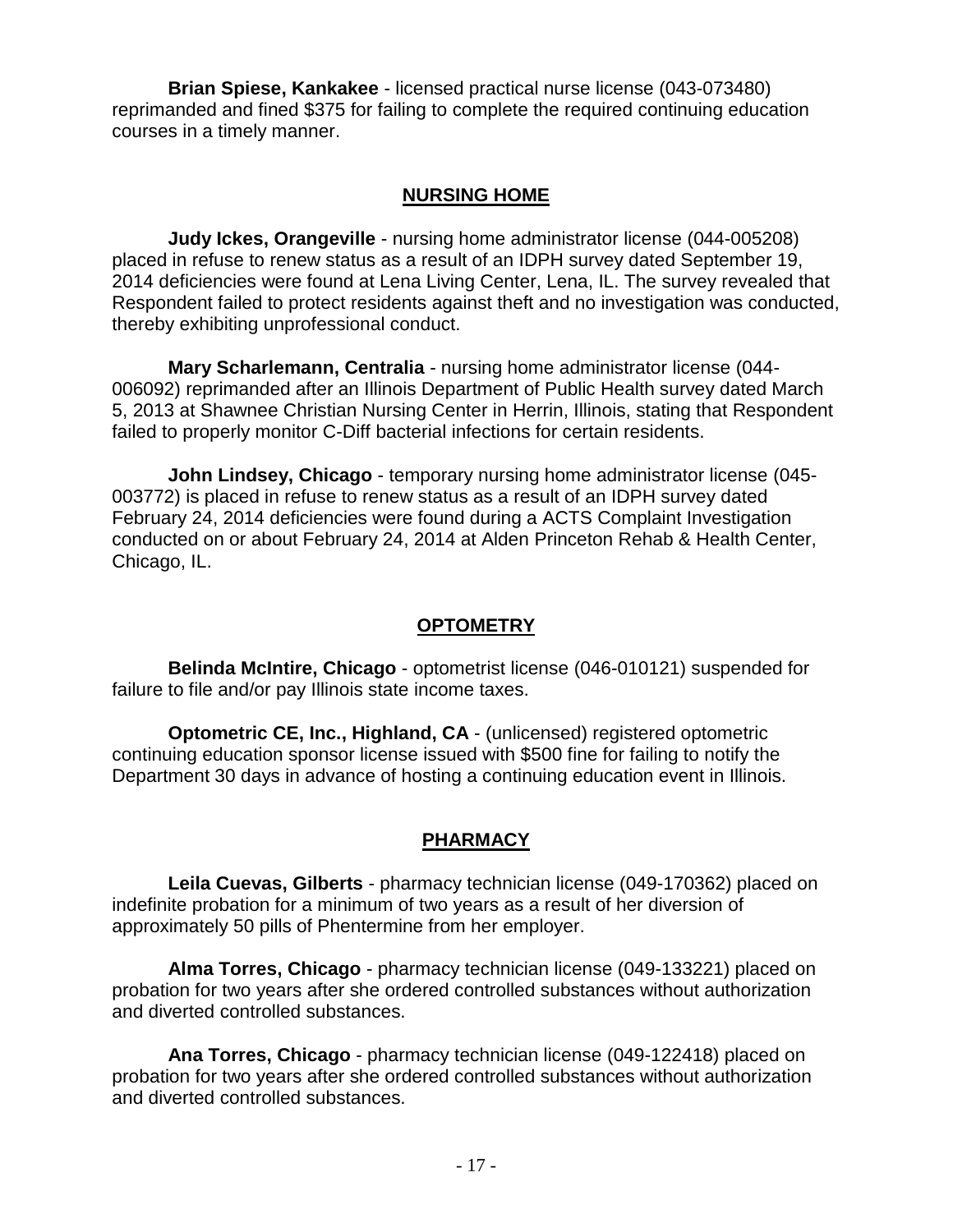**Kimberly Whyde, Desoto** - pharmacy technician license (049-138411) placed in refuse to renew status after Department received information that on or about September 16, 2015, Respondent was found guilty and convicted of Battery, a Class A misdemeanor.

**Mark Mandel, Schaumburg** - pharmacist license (051-034778) reprimanded and fined \$1,000 for aiding and abetting the unlicensed practice of a pharmacy technician for approximately five months.

**Nam Phan, Geneva** - pharmacist license (051291830) placed on probation for two year and fined \$1,000 for receiving multiple under the influence and public intoxication tickets.

**David Wojdula, Justice** - pharmacist license (051-040212) placed in refuse to renew status for being more than 30 days delinquent in the payment of child support.

**Custommed Apothecary, Indianapolis, IN** - pharmacy license (054-014357) reprimanded and fined \$3,000 after it shipped medications into Illinois on a nonrenewed pharmacy and Illinois controlled substances license.

**Highland Park CVS #66832, Alton** - pharmacy license (054-016939) fined \$5,000 for allowing a pharmacy technician to administer flu shots to employees at the pharmacy without prior training or certification.

**Tri-C Medical Pharmacy, Carterville** - pharmacy license (054-016416) indefinitely suspended after it aided and assisted the unlicensed practice of a pharmacist, operated without a licensed pharmacist on duty, and operated without a pharmacist-in-charge.

#### **RESPIRATORY CARE**

**Viral Patel, Des Plaines** - respiratory care practitioner license (194-010225) issued and placed on indefinite probation based on a criminal conviction for aggravated DUI for driving on a suspended license at the time of the DUI.

**Robert Williford, Chicago** - respiratory care practitioner license (194-002159) permanently revoked because he was convicted of a forcible felony.

#### **ROOFING**

**Arvel Eldridge Roofing and Siding, Loves Park** - roofing contractor license (104-001470) reprimanded and fined \$3,500 based on aiding and assisting unlicensed practice of roofing contracting.

**ASAP Contracting and Roofing, Columbia** - roofing contractor license (104- 016023) reprimanded and fined \$5,500 based on allegations of aiding and assisting unlicensed practice of roofing contracting.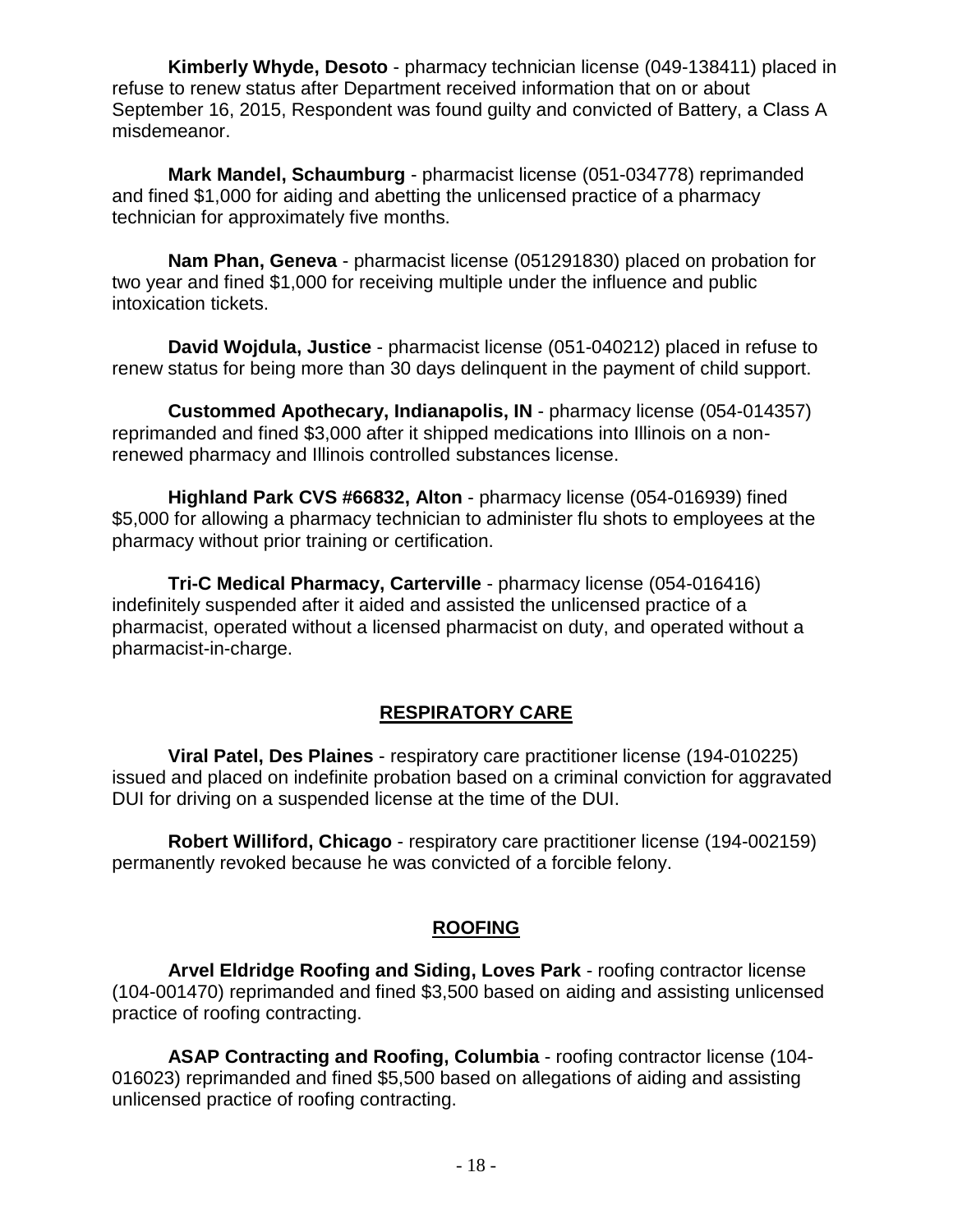**King Builders and Services, Palatine** - roofing contractor license (104-016681) reprimanded and fined \$1,500 based on failing to respond to Department's written request for information within 60 days.

**Standard Roofing, Varna** - roofing contractor license (104-004140) reprimanded and fined \$3,500 based on aiding and assisting unlicensed practice of roofing contracting.

**Mariusz Dalecki, Palatine** - qualifying party roofing contractor license (105- 003894) suspended for failure to file and/or pay Illinois state income taxes.

**Hardman General Contractors, Downers Grove** - (unlicensed) Hardman and Stuart Hardman (unlicensed) ordered to cease and desist the unlicensed practice as a roofing contractor.

**Sotelo Roofing, Waukegan** - (unlicensed) ordered to cease and desist the unlicensed practice of roofing contracting.

**Tamay Construction, Chicago** - (unlicensed) ordered to cease and desist the unlicensed practice as a roofing contractor.

**Vincent Zagorski, Goreville** - (unlicensed) ordered to cease and desist the unlicensed practice as a roofing contractor.

#### **VETERINARY**

**Catherine Alinovi, Pine Village, IN** - veterinarian license (090-009124) revoked after her Indiana veterinarian license was suspended for at least 99 years following allegations that she engaged in acts of cruelty to animals and failed to exercise the reasonable care and diligence ordinarily exercised by members of her profession.

#### **WHOLESALE DRUG DISTRIBUTOR**

**Legacy Pharmaceutical Packaging, Earth City, MO** - wholesale drug distributor license (004app3737277) to be issued with a \$5,000 fine for a prior sisterstate discipline on its Florida out-of-state prescription drug distributor license.

**Med-Pro Distributors, Fort Mill, SC** - wholesale drug distributor license (004- 004211) issued with reprimand after Respondent's Colorado, Indiana, Maryland and Oregon wholesale drug distributor licenses were disciplined for shipping non-controlled substances into those states without proper licensure.

**Ther-RX Corporation, Bridgeton, MO** - wholesale drug distributor license (004- 001161) and controlled substance drug distributor license (304-006413) both placed in refuse to renew status after it's Iowa license was placed on probation in June 2008 due in part to allegations that Respondent's employee willfully made a false statement in a record and attempted to subvert a pharmacy investigation. In March 2009, Respondent entered into a civil consent decree with the United States Government requiring specific measure before resuming manufacturing or distributing of various products.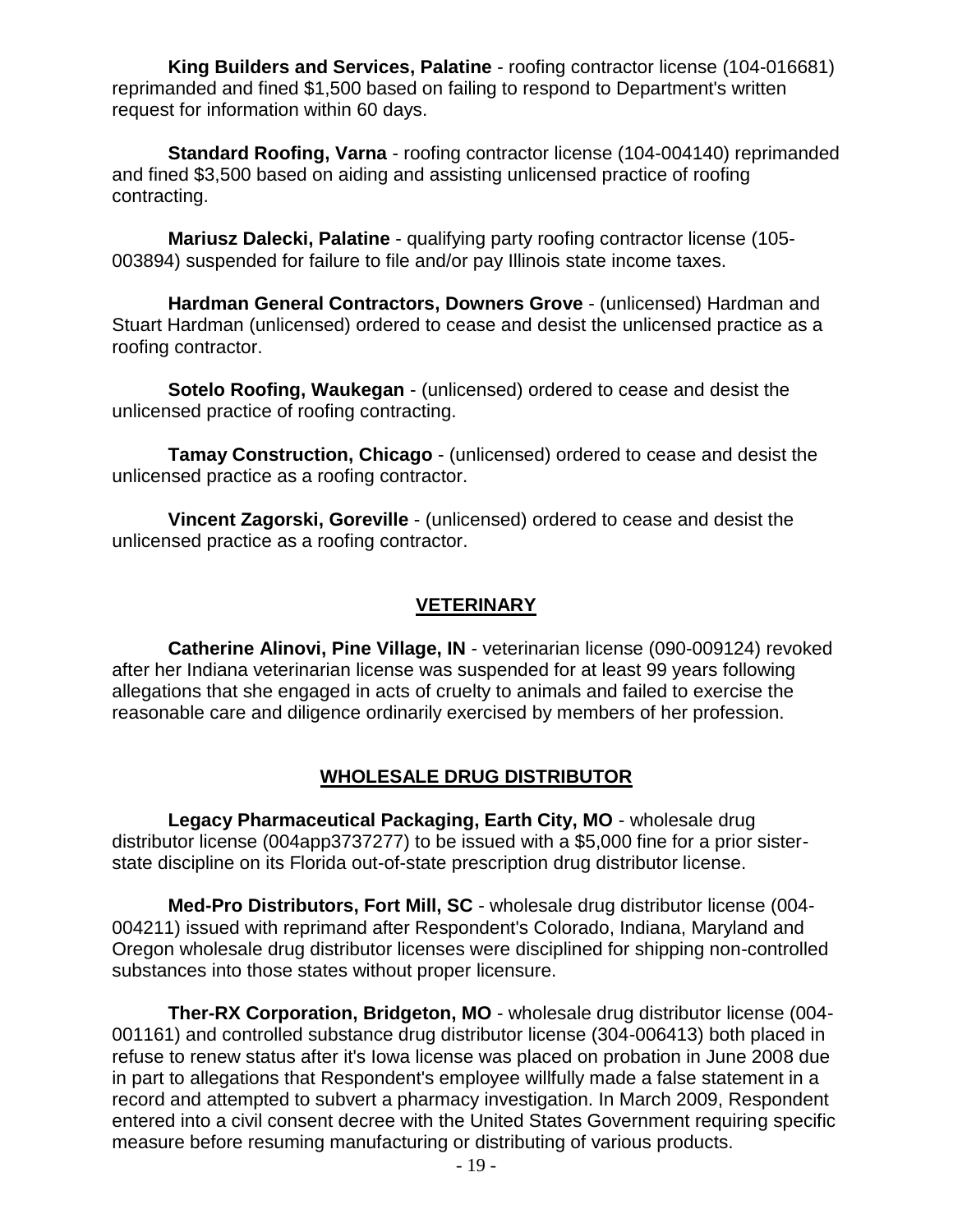#### **DIVISION OF REAL ESTATE**

#### **APPRAISAL**

**Ronald Auld, Nashville** - certified general real estate appraiser license (553- 001528) fined \$750 for failure to complete required continuing education prior to renewing license.

**Paul Brown, Petersburg** - certified general real estate appraiser license (553- 001290) fined \$750 for failure to complete required continuing education prior to renewing license.

**David Conagham, Wilmette** - certified general real estate appraiser license (553-001638) fined \$750 for failure to complete required continuing education prior to renewing license.

**William Haney, Northbrook** - certified general real estate appraiser license (553-001780) fined \$750 for failure to complete required continuing education prior to renewing license.

**Louis Herczfeld, Chicago** - certified general real estate appraiser license (553- 000122) fined \$750 for failure to complete required continuing education prior to renewing license.

**G David Matteson, Palestine** - certified general real estate appraiser license (553-001124) fined \$750 for failure to complete required continuing education prior to renewing license.

**Nina Owen, Chicago** - certified general real estate appraiser license (553- 001481) fined \$750 for failure to complete required continuing education prior to renewing license.

**Samuel Salvi, Wilmette** - certified general real estate appraiser license (553- 001101) fined \$750 for failure to complete required continuing education prior to renewing license.

**Adrena Bacon, Chicago** - certified residential real estate appraiser license (556- 003013) fined \$750 for failure to complete required continuing education prior to renewing license.

**Anthony Bennett, Gages Lake** - certified residential real estate appraiser license fined \$750 for failure to complete required continuing education prior to renewing license.

**Kathy Conover, Burlington, IA** - (556-003882) certified residential real estate appraiser license (556-004721) fined \$750 for failure to complete required continuing education prior to renewing license.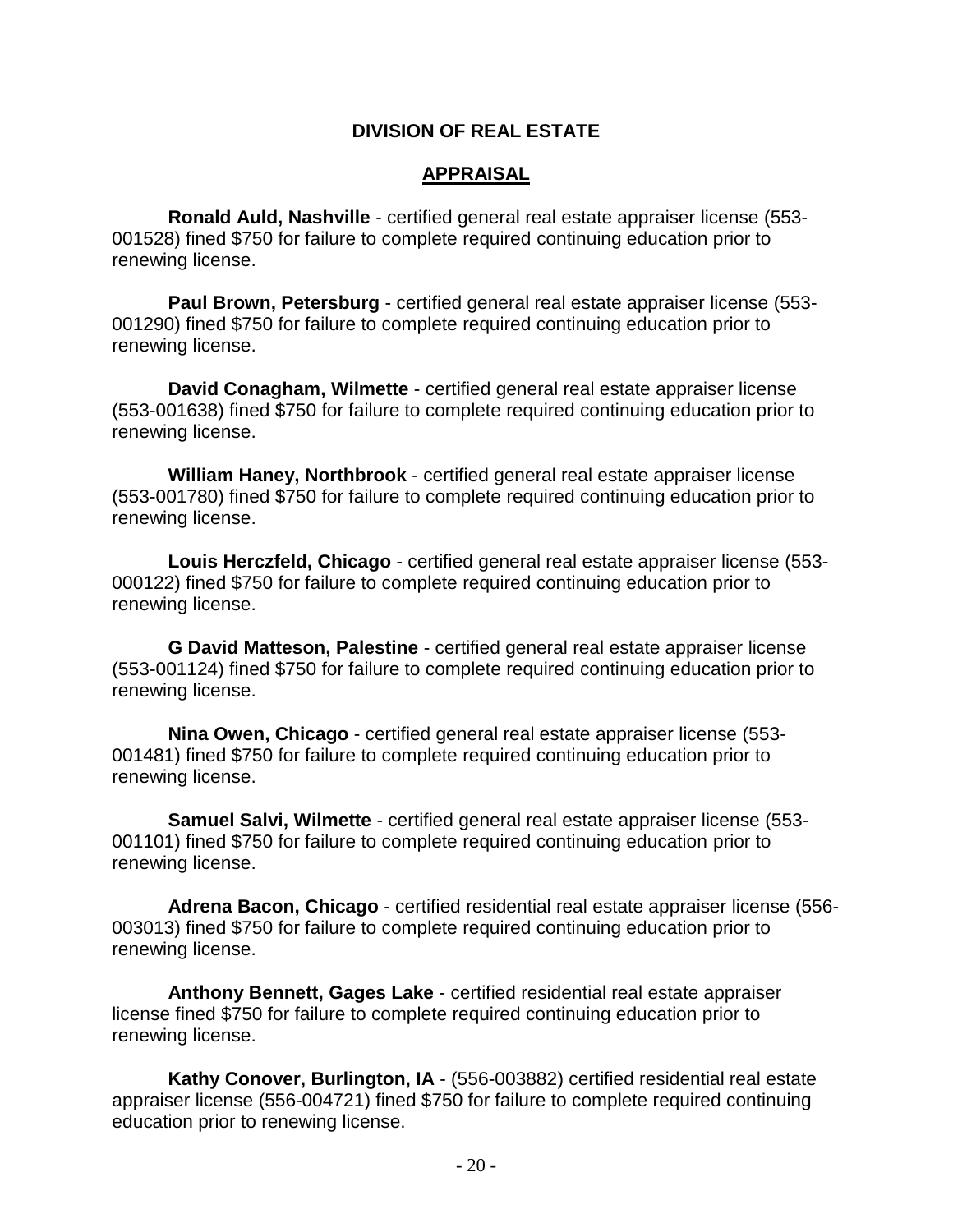**Donald Hall, St. Louis, MO** - certified residential real estate appraiser license (556-004164) fined \$1,000 for failure to complete required continuing education prior to renewing license.

**Darya Malashkova, Chicago** - certified residential real estate appraiser license (556-004196) fined \$750 for failure to complete required continuing education prior to renewing license.

**Shahab Mehkri, Chicago** - certified residential real estate appraiser license (556-003619) fined \$1,000 for failure to complete his continuing education prior to renewing his license.

**Paul Scarpelli, Hoffman Estate** - certified residential real estate appraiser license (556-001955) fined \$1,000 for failure to complete his continuing education prior to renewing his license.

**Charles Schwarz, Chicago** - certified residential real estate appraisal license (556-000269) reprimanded for his performing an appraisal on a commercial property without the supervision of a certified general real estate appraiser, thus acting outside the scope of his license.

**John Amman, Chicago** - licensed real estate appraiser license (557-005462) placed in refuse to renew status due to his failure to fully cooperate with a Division investigation.

#### **HOME INSPECTION**

**Larry Meister, Urbana** - home inspector license (450-002118) revoked and fined \$1,000 for misrepresentation in applying for a license under the Home Inspector License Act.

### **REAL ESTATE**

**Susan Barnes, Oregon** - licensed community association manager license (261- 000342) fined \$500 for failing to provide documents requested by the Department within 30 days.

**Bret Nelson, Chicago** - community association manager license (261-000828) suspended for one year for failing to provide documents to a client association upon request, failing to supervise contractors resulting in payment of improper invoice, failing to make timely payments on behalf of a client association, and engaging in professional incompetence, gross negligence, and unprofessional conduct of a character likely to deceive, defraud or harm the public.

**Stanislaw Rafalo, Berwyn** - community association manager license (261- 001850) fined \$500 for engaging in the unlicensed practice as a community association manager prior to obtaining a license.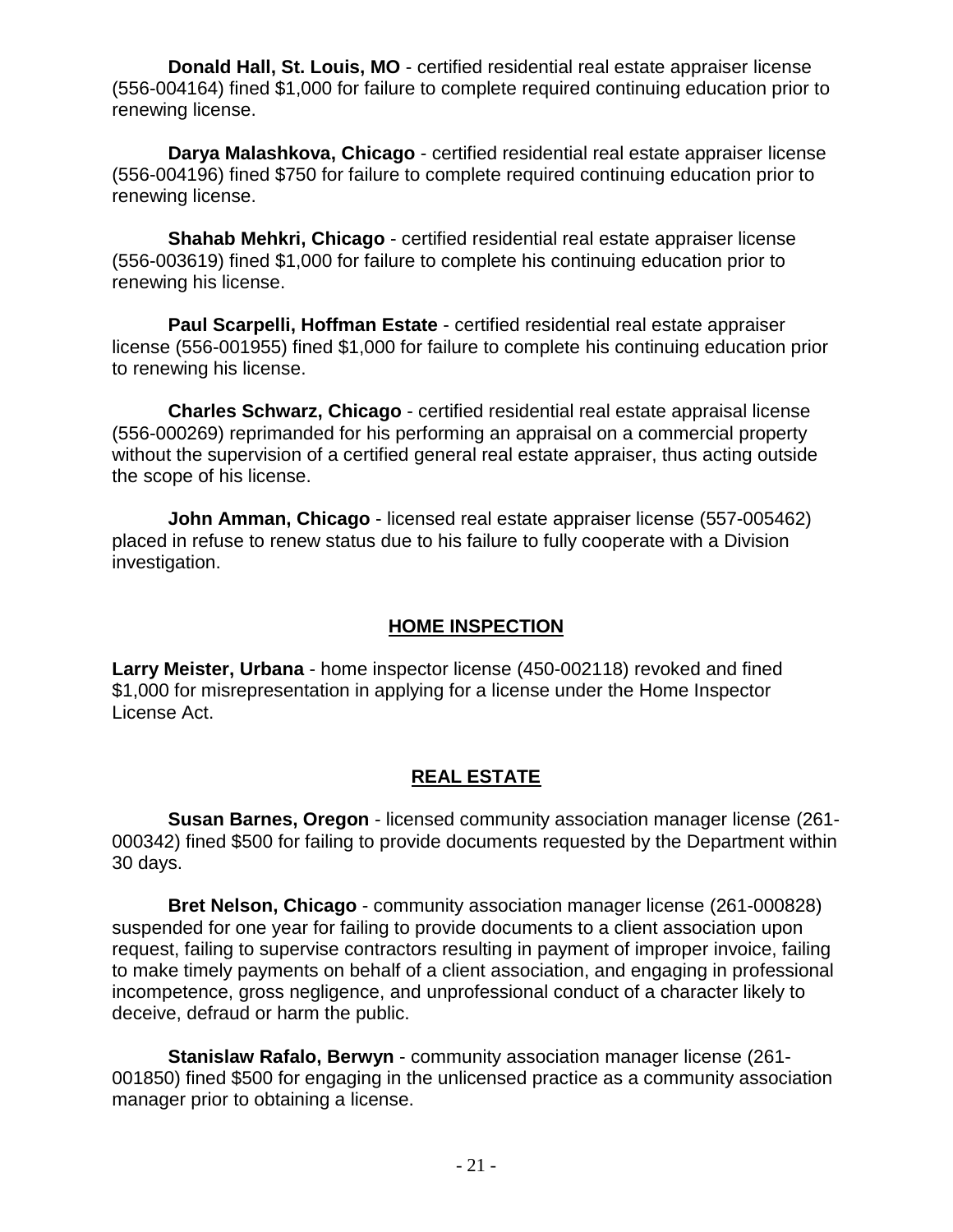**Lisa Schiewe, Glenview** - community association manager license (261- 000443) revoked and fined \$10,000 for embezzling funds from a client association.

**Dahoud Shalabi, Orland Park** - community association manager license (261- 000439) fined \$500 for engaging in the practice of community association manager while his license was in "non renewed" status and for utlizing a name other than his legal name.

**Michael Vitek, Westchester** - community association manager license (261- 001002) fined \$500 for engaging in the practice as a community association manager while his license was in "not renewed" status.

**Dennis Youngblood, Park Forest** - community association manager license (261-app3553713) to be issued and fined \$4,000 for engaging in the unlicensed practice as a community association manager prior to obtaining a license.

**Dale Burmester, Red Bud** - auctioneer license (440-000613) fined \$1,500 for continuing to negotiate with the potential buyers outside of the open bidding process, for having an auction contract that lacked certain required information, and for using assumed business name that was not registered with the Department.

**Stephen Brandenburg, Toledo** - auctioneer license (441-001666) suspended for 18 months for advertising for an auction of real estate, conducting an open house, and conducting an auction for sale of real estate without a valid broker or managing broker's license, without an exemption under the terms of the Real Estate License Act, or without a real estate auction certification under the Auction License Act.

**Christies, New York, NY** - internet auction listing service license (447-000161) fined \$1,000 for providing an Internet auction listing service for compensation while their license was in "non-renewed" status.

**Oswaldo Alarcon, Chicago** - real estate managing broker license (471-016524) restored to active and fined \$3,000 due to his failure to obtain a written listing agreement in a real estate transaction.

**Gilbert Batts, Chicago** - real estate managing broker license (471-009699) restored to two year probation and previous \$2,500 fine is reduced to \$500 for his failure to produce two listing agreements requested during a Brokerage Verification Examination.

**DLY Consulting, Westmont** - real estate broker corporation license (478- 025877) and **Dee Dee Yuan, Oak Brook** - real estate managing broker license (471- 011482) fined \$500, owed jointly and severally for failing to provide documents to the Department in conjunction with an examination of Respondent's brokerage and real estate activities.

**Diane Gottlieb, Chicago** - real estate managing broker license (471-11211) revoked for violating the terms of a consent order.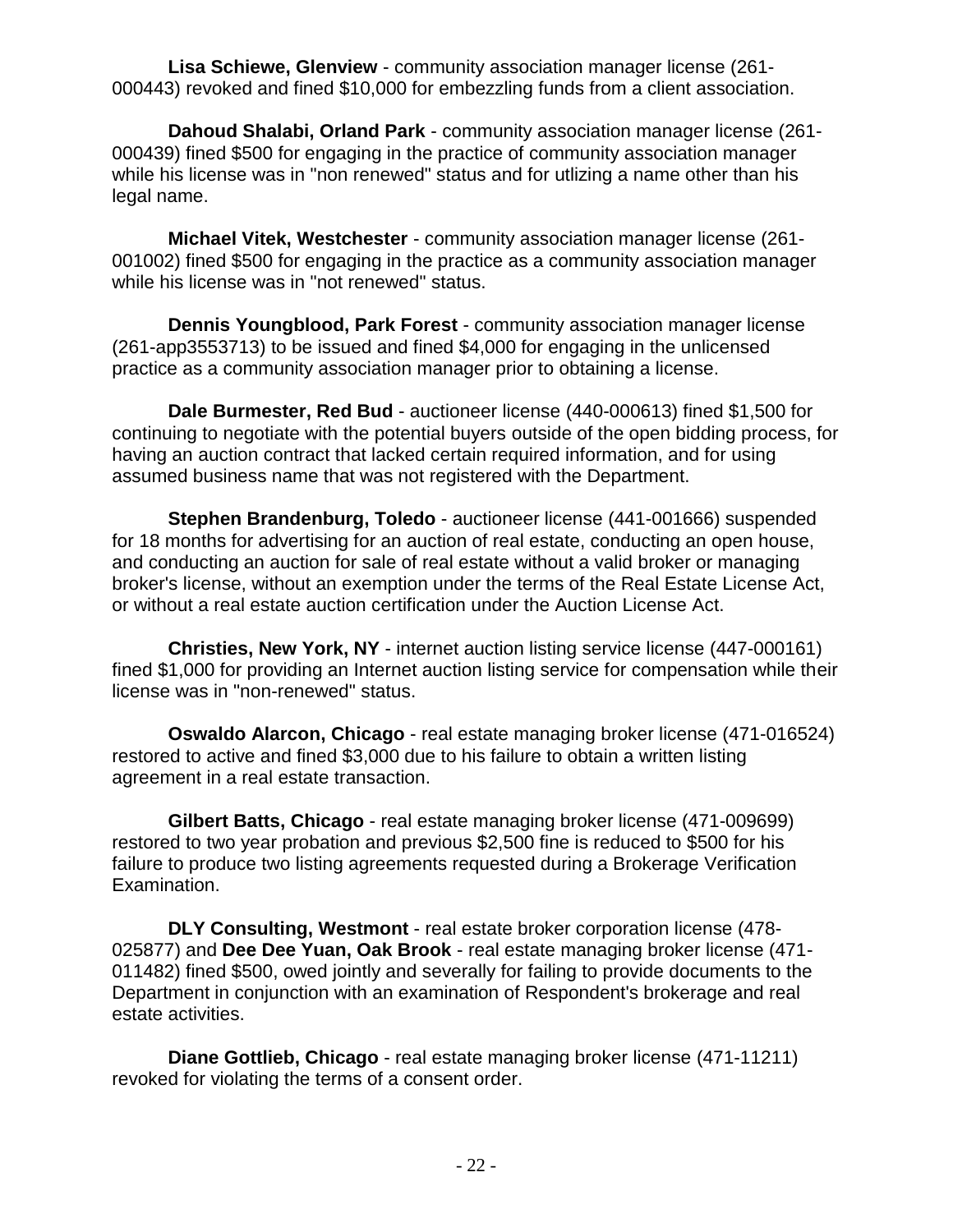**Swan Hachmeister, Pecatonica** - real estate managing broker license (471- 009654) fined \$500 for failure to provide the Department information pursuant to a Brokerage Verification Examination.

**Steven Jones, Orland Park** - real estate managing broker license (471 app3544575) issued and placed on probation for one year and fined \$2,000 because he presented a certificate of Liability Insurance which had been altered to list a different insured, certificate holder, date, policy effective date, and policy expiration date, and because Respondent conducted licensed real estate activities using a name that was not registered with the Department as an assumed business name.

**Susan Krokosz, Pleasant Prairie, WI** - real estate managing broker license (471-016207) revoked for a prior felony conviction for a Scheme to Defraud; prior professional license discipline (disbarred as an attorney in Illinois), and for failing to disclose the conviction and professional license discipline on a Department application.

**Nick Lambros, Oak Park** - real estate managing broker license (471-018612) reprimanded and fined \$1,000 for aiding and abetting the unlicensed practice of real estate and Property Services Network (unlicensed) ordered to cease and desist the unlicensed practice of real estate.

**Randall Louis, Glenview** - real estate managing broker license (471-016706) reprimanded and shall comply with all requirements of the order pertaining to Respondent's Roofing Contractor License.

**Ramak Maheronnaghsh, Burr Ridge** - real estate managing broker license (471-015969) revoked for violating the terms of a Department Order.

**Stewart Munoz, Chicago** - real estate managing broker license (471-016203) and **Centro Realty & Development Group Inc, Chicago –** licensed real estate broker corporation license (478-009791) both indefinitely suspended and each fined \$2,000 for failure to provide documents to the Department and correct deficiencies outlines during a Brokerage Verification Examination.

**Andrew Osafo, Chicago** - real estate managing broker license (471-003723) revoked for violating the terms of an order.

**Michele Rodgers, Matteson** - real estate managing broker license (471-017297) fined \$1,500 for failure to complete her continuing education requirements for the periods of May 1, 2010 - April 30, 2013.

**Jenny Sepulveda, Chicago** - real estate managing broker license (471-005401) automatically revoked for violation of terms and conditions of a Consent Order.

**Anne Shaw, Chicago** - real estate managing broker license (471-013796) reprimanded and must complete additional education for failing to supervise subordinate licensees.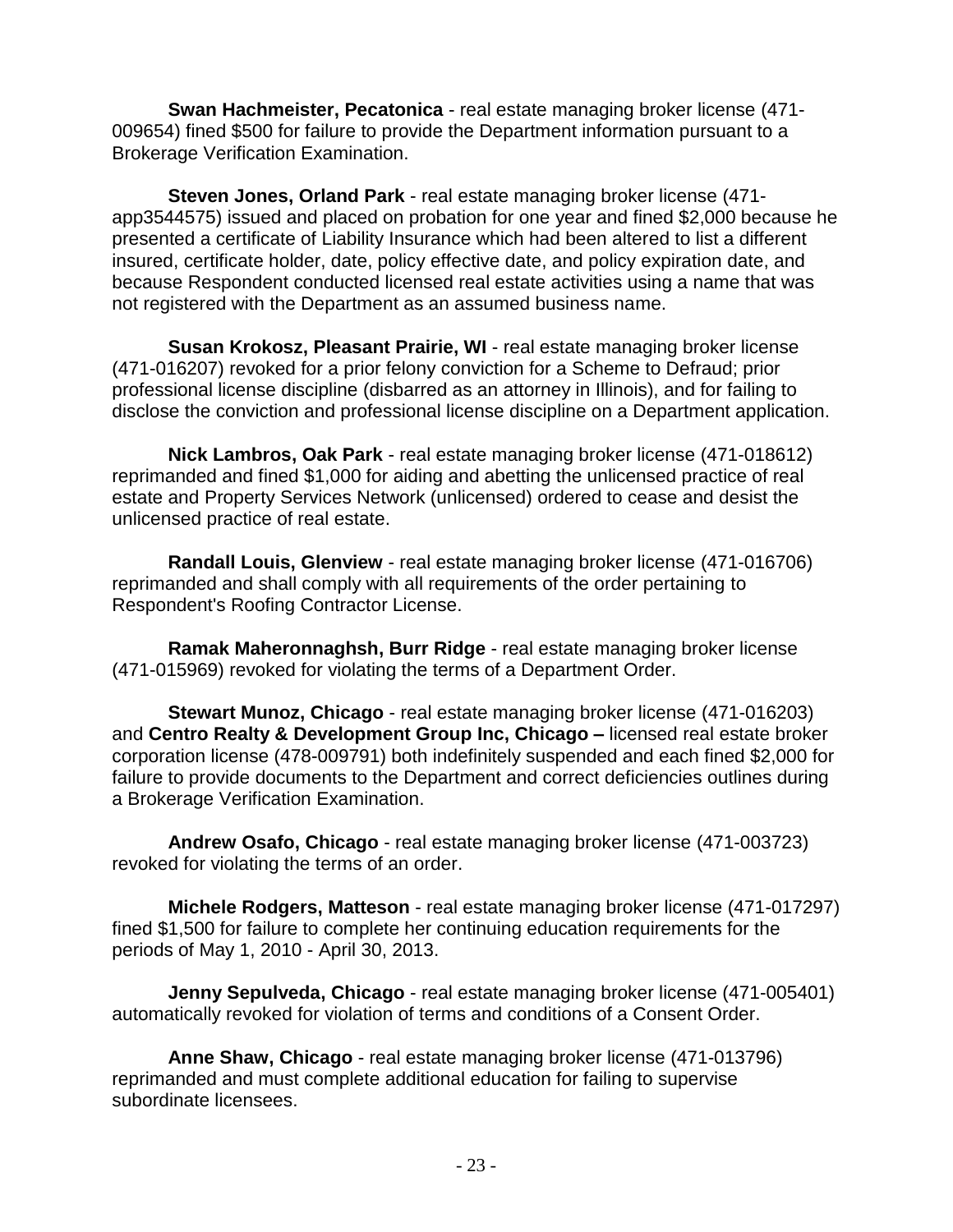**Thomas Soriano, Chicago** - real estate managing broker license (471-004495) and real estate broker corporation license (478-025878) both reprimanded and fined \$1,500, owed jointly and severally for failure to timely respond to Department requests for documentation.

**Dacian Vilusceac, Chicago** - real estate managing broker license (471-009099) indefinitely suspended for a minimum of two years and fined \$5,000 for having engaged in the unlicensed practice of real estate while his license was suspended and **Allstart Realty, Chicago** - real estate limited liability firm license (481-011777) indefinitely suspended for a minimum of two years for having aided and abetted the unlicensed practice of real estate.

**Gerald Willians, Chicago** - real estate managing broker license (471-017304) and **Allpoints Realty Group, Chicago -** real estate limited liability firm license (481- 010834) both indefinitely suspended and each fined \$3,000 after failing to cooperate with the Department's request for documentation and records.

**Mel Yarmat, Freeport** - real estate managing broker license (471-014699) fined \$1,000 for engaging in the practice of Real Estate while his license was in "expired" status.

**David Zacharia, Las Vegas, NV** - real estate managing broker license (471- 003172) and real estate limited liability firm license (481-010383) fined \$500, owed jointly and severally for failure to produce a listing agreement to the Department upon request.

**Leroy Woods, Chicago** - real estate leasing agent license (473-011935) suspended for failure to file and/or pay Illinois state income taxes.

**Antonio Andrade, Chicago** - real estate broker license (475-170337) to be issued on probation for 18 months due to a prior criminal conviction.

**Joel Andrews, New Berlin** - real estate broker license (475-118103) revoked for being convicted of a felony.

**Anthony Campanale, Chicago** - real estate broker license (475-087792) revoked for being convicted of a felony.

**Clarence Ford, Chicago** - real estate broker license (475-131459) surrendered after failing to complete all 18 hours of continuing education during the pre-renewal period prior to renewing the license in 2014.

**Thomas Knoerzer, Palos Heights** - real estate broker license (475-151800) fined \$1,500 for failure to remit a security deposit check to his Managing Broker and failure to obtain written agency relationship disclosure.

**Nicholas Matela, Homewood** - real estate broker license (475-165221) revoked for violation of terms and conditions of a Consent Order.

**Joseph Melton, Chicago** - real estate broker license (475app3547498) to be issued on probation for 18 months because Applicant has a prior criminal conviction.